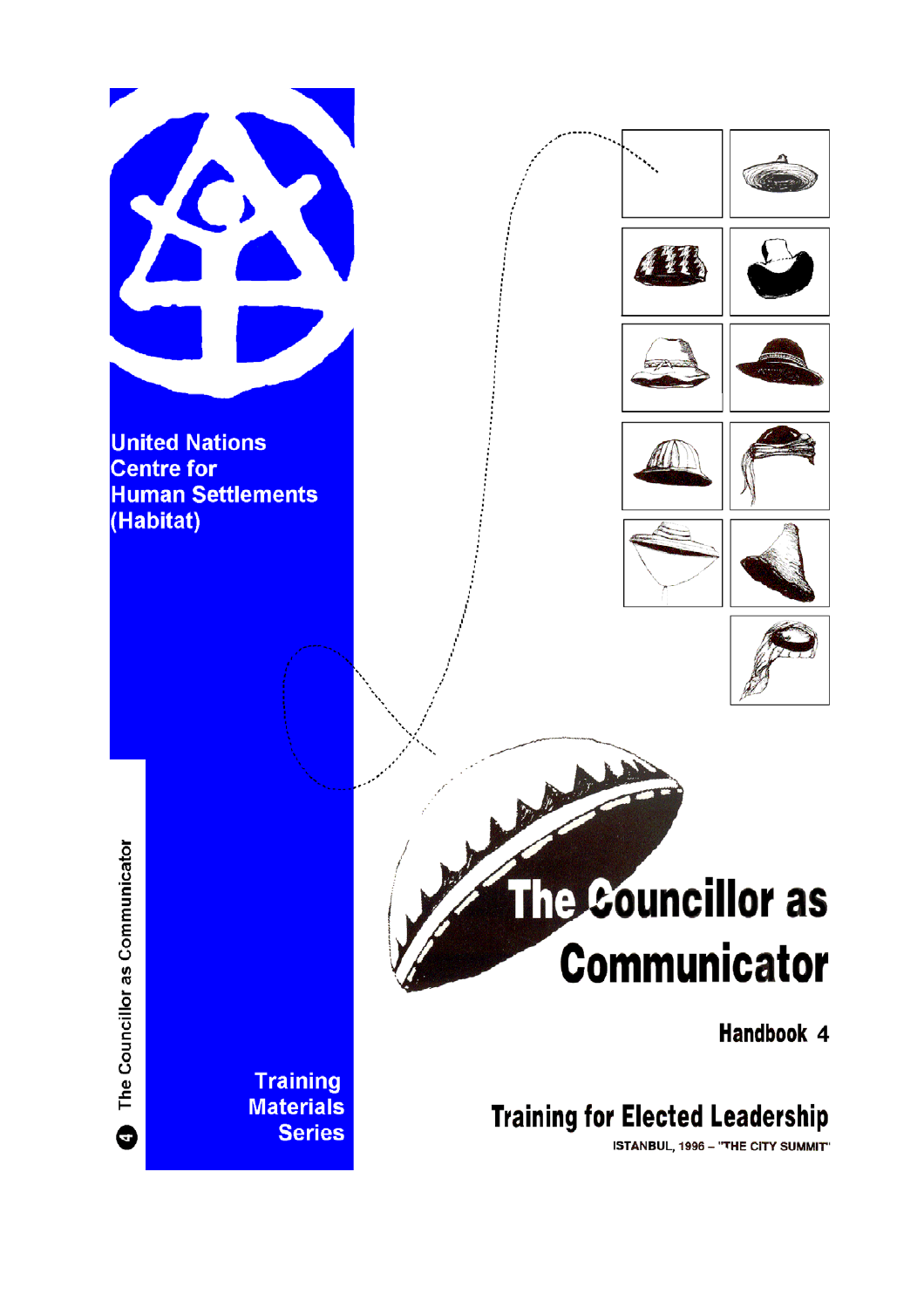**The Councillor as Communicator**

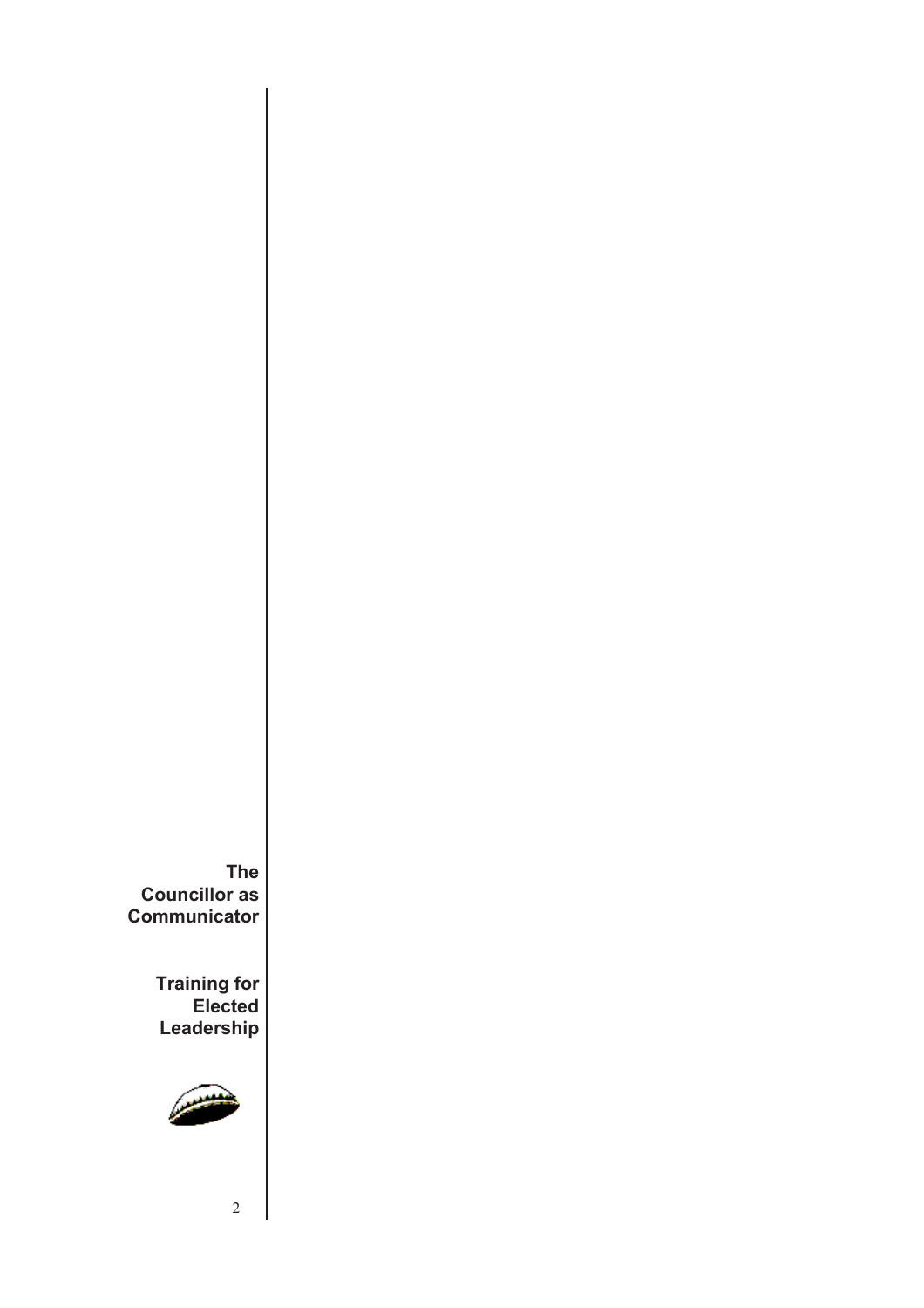**The Councillor as Communicator**

> **Training for Elected Leadership**



ISBN for complete set of 13 volumes: 92-131242-6 ISBN for this volume: 92-1-131247-7 HS/328/94E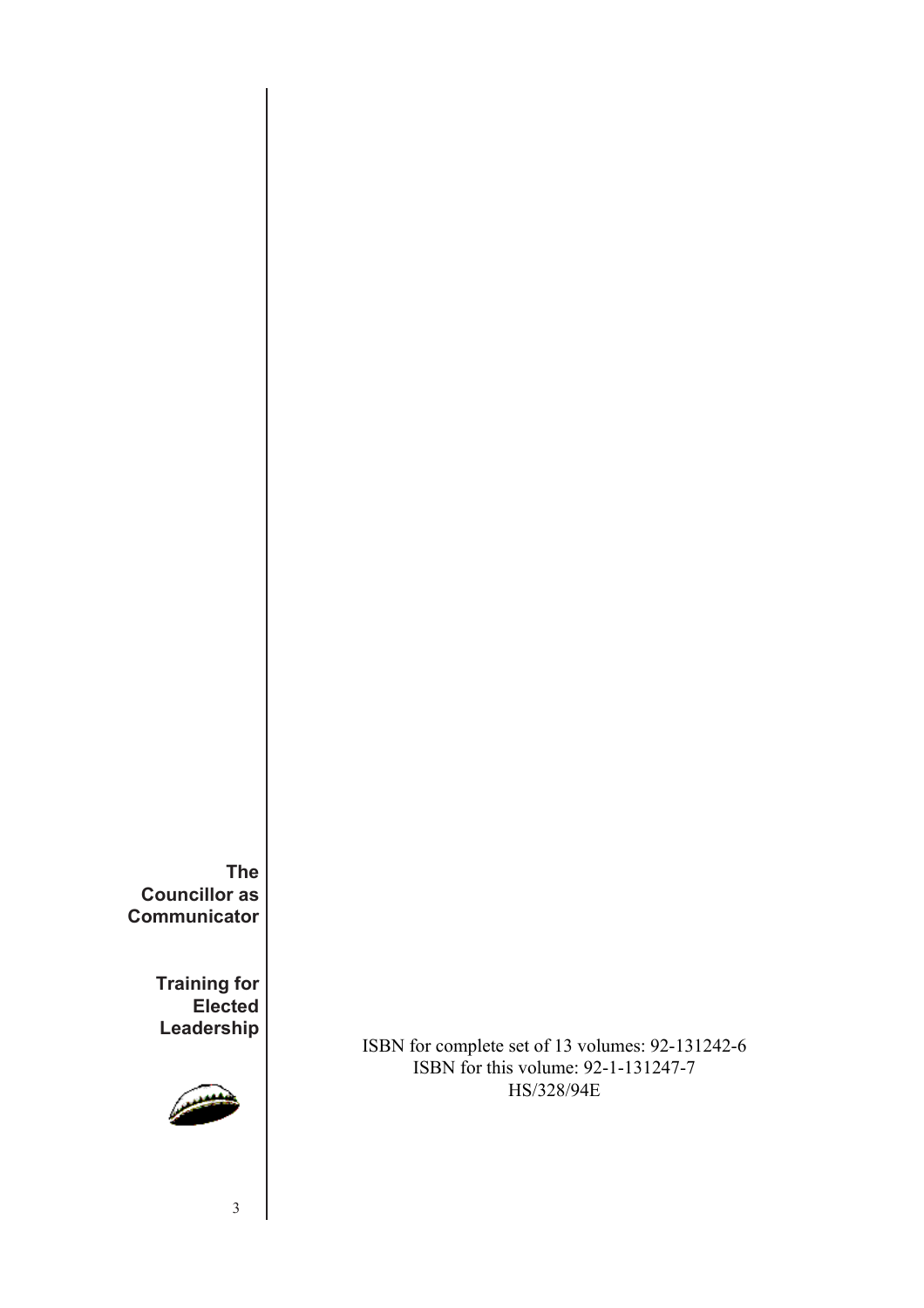### **FOREWORD**

As shown by results of training needs assessments conducted by the United Nations Centre for Human Settlements (Habitat), training needs of local government elected officials (councillors), or of local politicians, appear among the most urgent world-wide and, at the same time, the least attended areas of capacity-building for local development and municipal management.

In the last few years, a number of countries as varied as Nepal and Poland or Uganda and Paraguay have embarked for the first time in several decades, and in some cases for the first time ever, on a process of electing their councillors and mayors. Training needs of local-government elected officials are also at the top of the agenda in established municipal democracies such as Ecuador, India, and the United States of America.

To respond to these needs, the United Nations Centre for Human Settlements (Habitat) has developed and tested a series of training handbooks to assist councillors to represent the citizens, provide civic leadership and effectively work with central government and with the management, technical, and professional staff in local authorities and other local institutions. The handbooks cover policy and decision making, communication, negotiation and leadership, attending, managing and conducting meetings, councillors' enabling and facilitating activities, financial management and other related needs.

This handbook, *The Councillor as Communicator*, is one of the series of 12 and is intended for use primarily by trainers in national training institutions for local government or training units within local governments themselves. As an additional assistance for trainers using these handbooks, the United Nations Centre for Human Settlements (Habitat) has published a companion *Trainer's Guide for Training of Elected Officials* containing trainer's notes and information prepared exclusively for the benefit of these trainers in planning workshops for local elected officials based on the handbooks.

### **The Councillor as Communicator**

**Training for Elected Leadership**

It is expected that this training handbook will contribute greatly to strengthening the capacity of local governments through the introduction of good Leadership leadership practices, one of the major objectives of the 1996 United Nations Conference on Human Settlements, Habitat II.

I wish to thank Dr. Fred Fisher and Mr. David W. Tees for preparing this and other handbooks in the series in collaboration with the staff of the United

Nations Centre for Human Settlements (Habitat) Training Section within the Centre's training programmes supported by the Government of the Netherlands. I also wish to acknowledge the contribution of the trainers and local-government officials in Costa Rica, El Salvador, Kenya, Lithuania, Romania and Uganda who assisted in the field testing of these training materials.

Dr. Wally N'Dow Assistant Secretary-General United Nations Centre for Human Settlements (Habitat)

4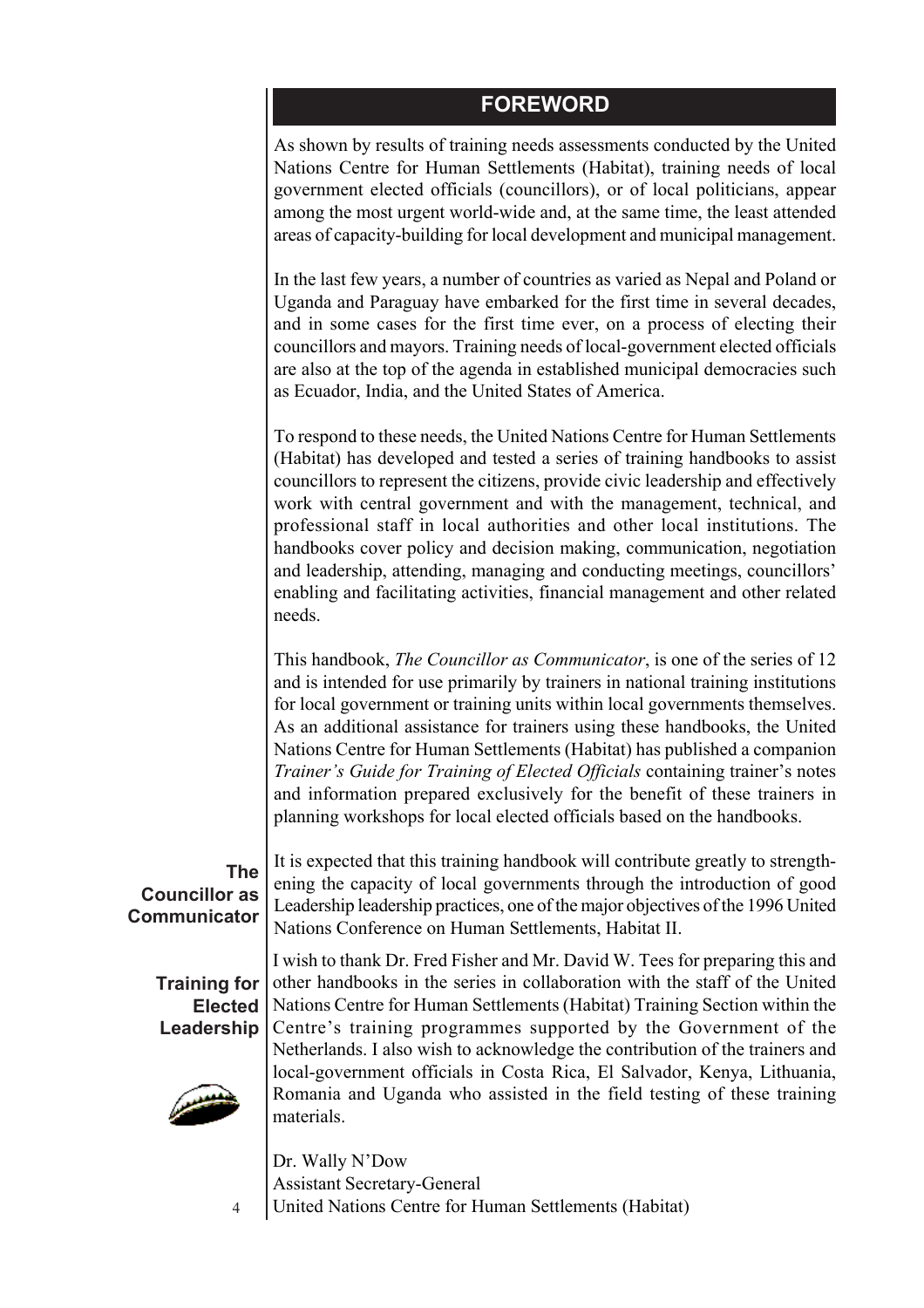### About the hat

The hat worn by the figure to the right and shown on the pages to come was selected to symbolize the councillor role featured in this handbook.



**Balinese salt harvesters** 

**The Councillor as Communicator**

> **Training for Elected Leadership**



5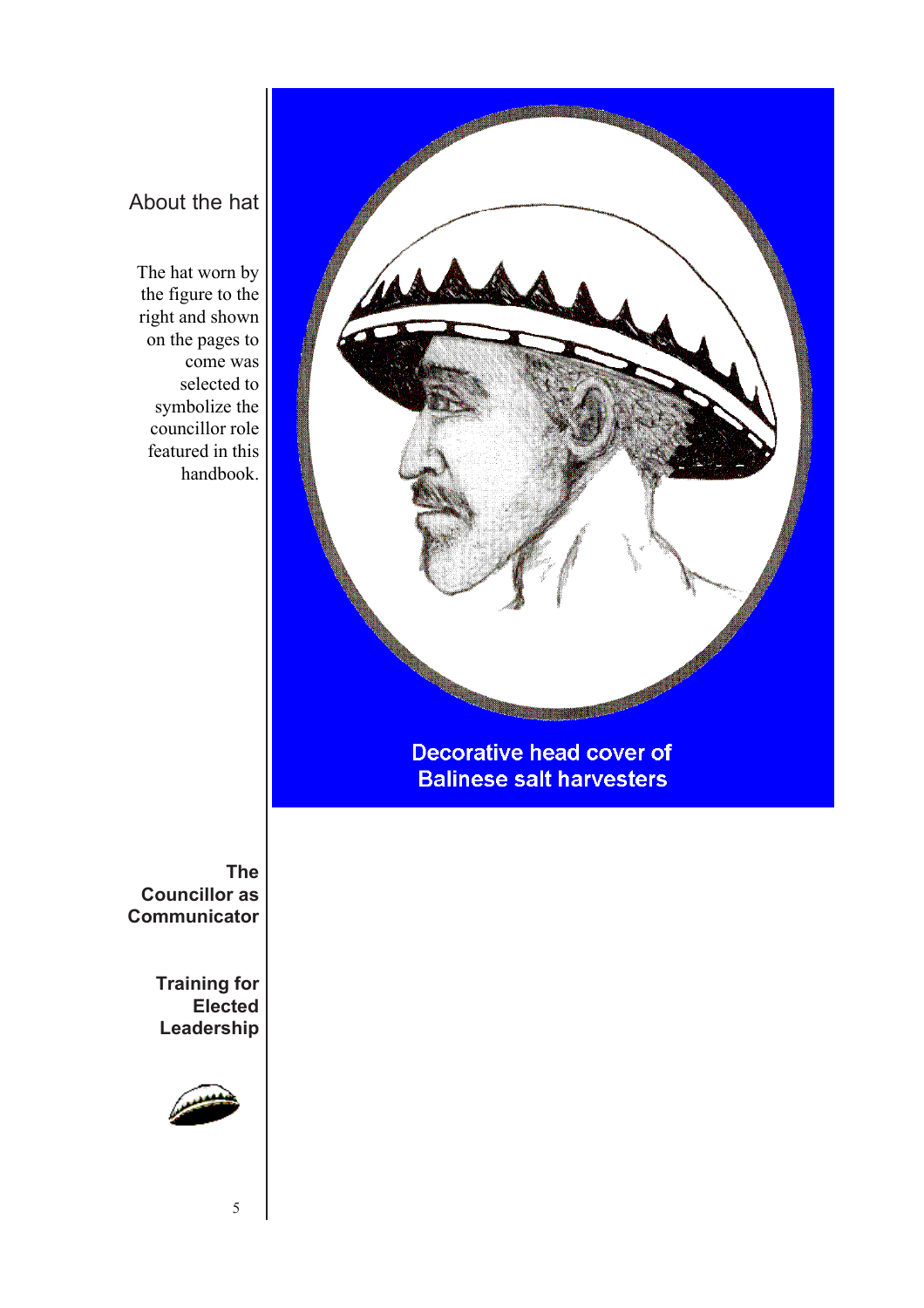## **WHERE TO FIND IT IN THIS HANDBOOK**

|                                                           | Page |
|-----------------------------------------------------------|------|
| How to use this handbook                                  | 7    |
| <b>Part I</b> Essay on the councillor as communicator     | 9    |
| Definition                                                | 10   |
| Summary                                                   | 10   |
| Reflection                                                | 10   |
| Concepts and ideas                                        | 11   |
| Perception and realities                                  | 12   |
| Barriers to effective communication                       | 13   |
| Reflection                                                | 13   |
| Climates of change                                        | 14   |
| Active listening                                          | 15   |
| Reflection                                                | 17   |
| Surveys: Another way to communicate with the community    | 18   |
| Key points                                                | 19   |
| References                                                | 19   |
| <b>Part II</b> Workshop on the councillor as communicator | 20   |
| Overview                                                  | 21   |
| 4.1 Warm-up exercise: how many squares do you see?        | 23   |
| 4.2 Trainer presentation                                  | 25   |
| 4.3 Exercise: lowering communication barriers             | 26   |
| 4.4 Instrument: a listener's self-assessment              | 29   |
| 4.5 Exercise: communicating with the community            | 33   |
| 4.6 Exercise: consulting with the electorate              | 35   |
| 4.7 Skill transfer exercise                               | 37   |
|                                                           |      |

**The Councillor as Communicator**

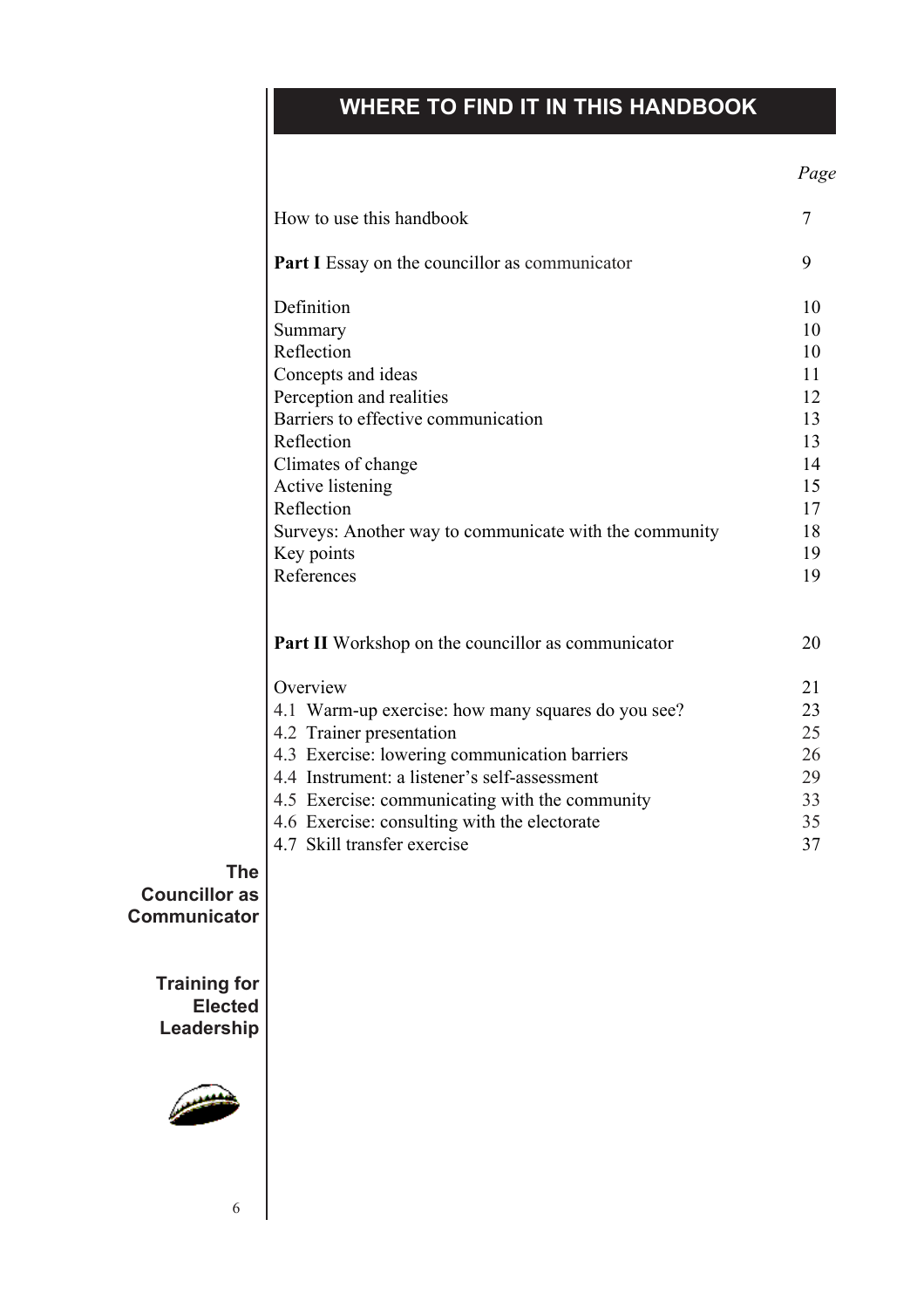### **HOW TO USE THIS HANDBOOK**

This training handbook on THE COUNCILLOR AS COMMUIWCATOR, like other handbooks in the series, can be used in several ways.

### **Self-study**

The essay that opens this handbook is intended for self-instruction. All you need is a quiet place to think, some time, and something to write with. For best results, we encourage you to write down your answers to the questions raised from time to time in the essay. The learning value of the information is multiplied many times for the reader who takes the time to do this.

### **Workshop training**

The trainer's notes and exercise materials in this handbook are intended for use by experienced trainers in a training workshop for councillors from different local governments. We have included various types of learning activities and formats to provide trainers with considerable flexibility in adapting a workshop to the specific needs of participating councillors. It has been our intention in developing this handbook to encourage you to incorporate your own experiences as a trainer to heighten the learning value of these training materials for participating councillors.

As a trainer, you may decide to use the materials in the handbook in the exact order and manner presented. If you prefer, however, you may rearrange or modify the materials as needed to meet the objectives of a particular training situation. You may choose to offer three hours of training by using key exercises and activities included in the handbook. Or you may take advantage of the many material in the handbook supplemented by content of your own to extend the length of the programme to a full day.

**The Councillor as Communicator** This handbook is one of 12 in a series for training in elected leadership. You might decide or be requested to provide a workshop that requires you to use more than one or all of these handbooks over a longer period of time. While each handbook can be used independently of the others, their use in sequence can provide a power unified learning experience for participating councillors.

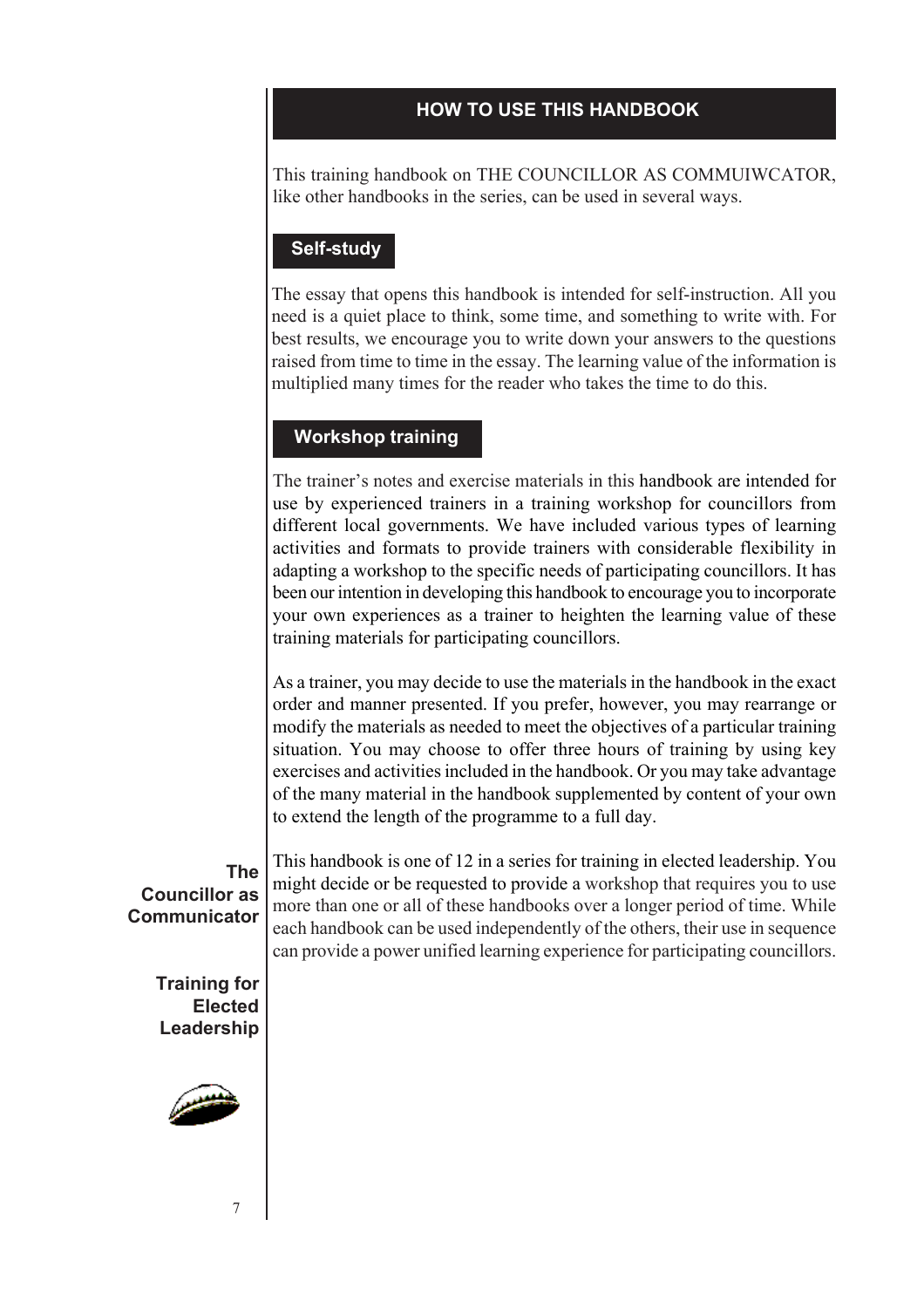### **Team training**

These materials also can be used, preferably with the assistance of an experienced trainer/facilitator, to improve the performance of councillors who serve together on the same governing body. When training councillors who serve together, we believe the facilitator must be prepared to organize the training activities in this handbook in different ways. There may be occasions where you, as facilitator, will choose to add new activities depending on the situation and the characteristics of the group. We hope in situations like these you will view this handbook as a "tool kit" containing many optional training ideas to be mixed and matched, modified or abandoned, as suggested by the situation.

You have many options to choose from with these training handbooks. We hope you take full advantage of them.

**The Councillor as Communicator**

> **Training for Elected Leadership**



8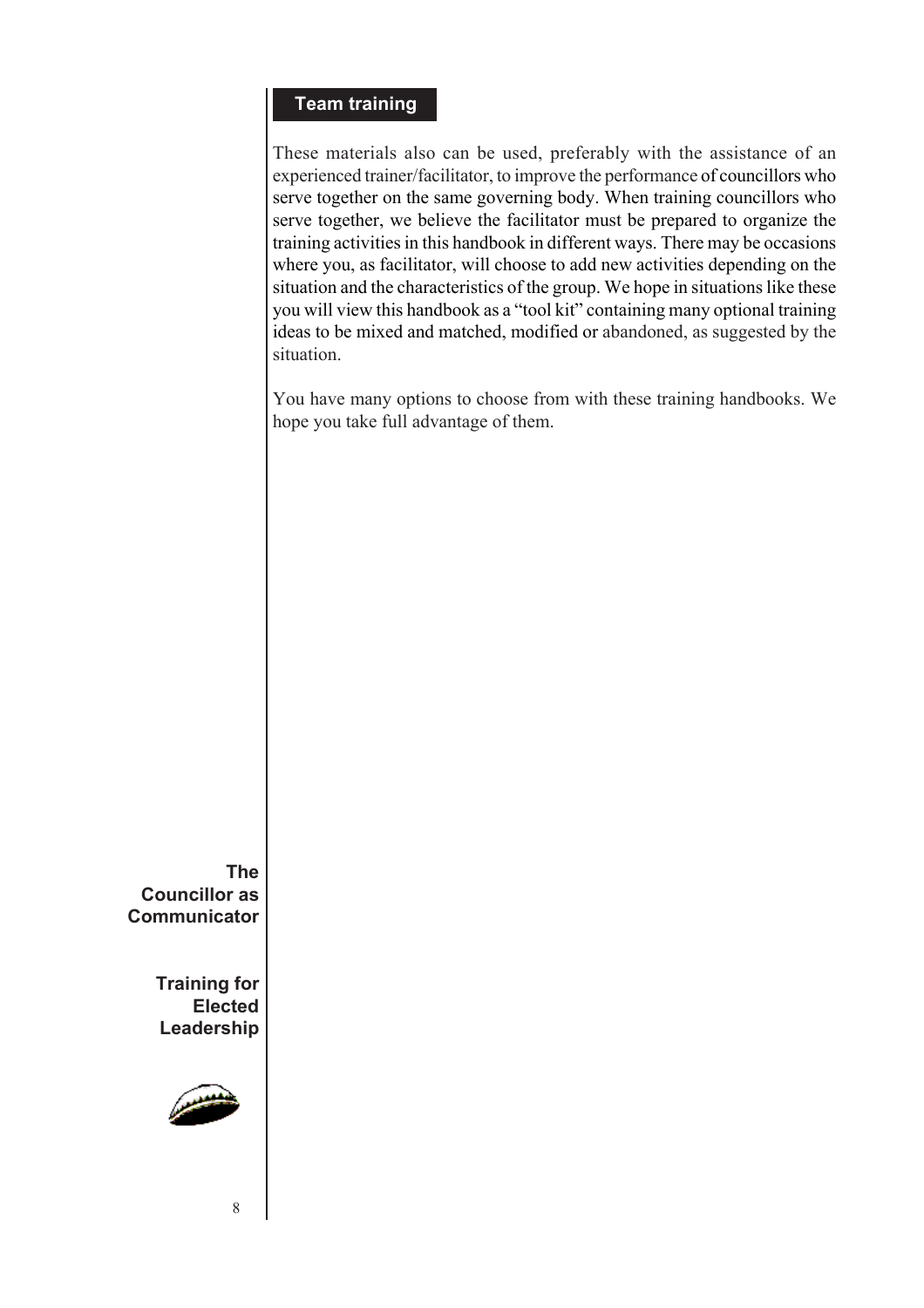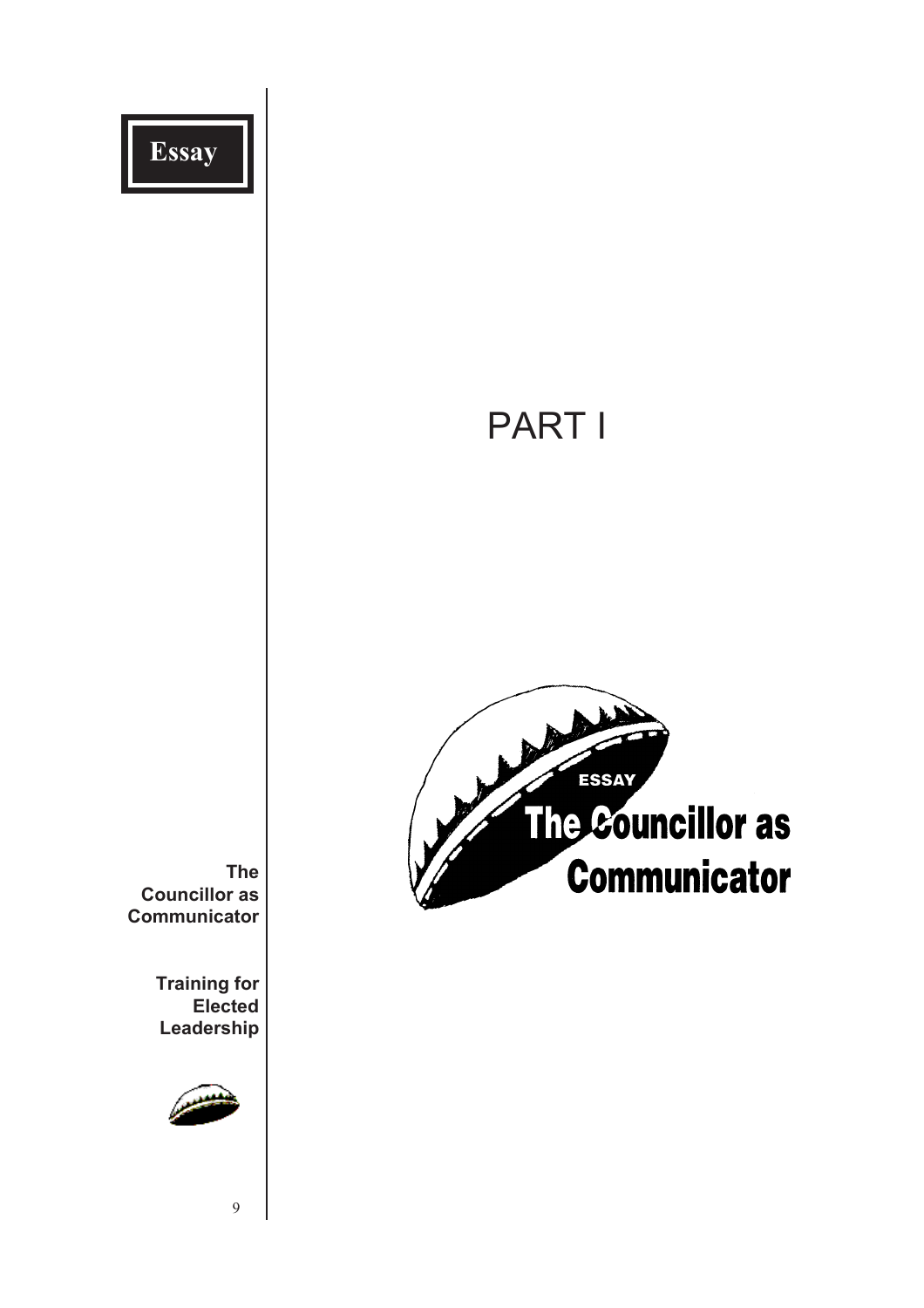### **Definition**

**Essay**

The councillor, in the role of COMMUNICATOR, gives and receives information, ideas, and feelings with accuracy and understanding.

### **Summary**

This essay will explore only a narrow band of the possibilities available to councillor to communicate. It will not tell you how to make a rousing political speech or write an effective memorandum, or look good on television. Instead, we plan to cover the part of communicating that most people don't do very well, that is, listen We will also consider ideas about giving and receiving feedback, look at perception a launch pad and sometimes a barrier to effective communications, and provide a or two about carrying out community surveys.

### **Reflection**

When I think of myself as a communicator, the following things come to mind:

|                                      | $\mathbf{1}$ . |  |  |  |
|--------------------------------------|----------------|--|--|--|
|                                      |                |  |  |  |
|                                      |                |  |  |  |
|                                      |                |  |  |  |
|                                      | 2.             |  |  |  |
|                                      |                |  |  |  |
|                                      |                |  |  |  |
|                                      |                |  |  |  |
| <b>The</b>                           | 3.             |  |  |  |
| <b>Councillor as</b><br>Communicator |                |  |  |  |
|                                      |                |  |  |  |
| <b>Training for</b>                  |                |  |  |  |
| <b>Elected</b><br>Leadership         |                |  |  |  |
|                                      |                |  |  |  |
|                                      |                |  |  |  |
|                                      |                |  |  |  |
| 10                                   |                |  |  |  |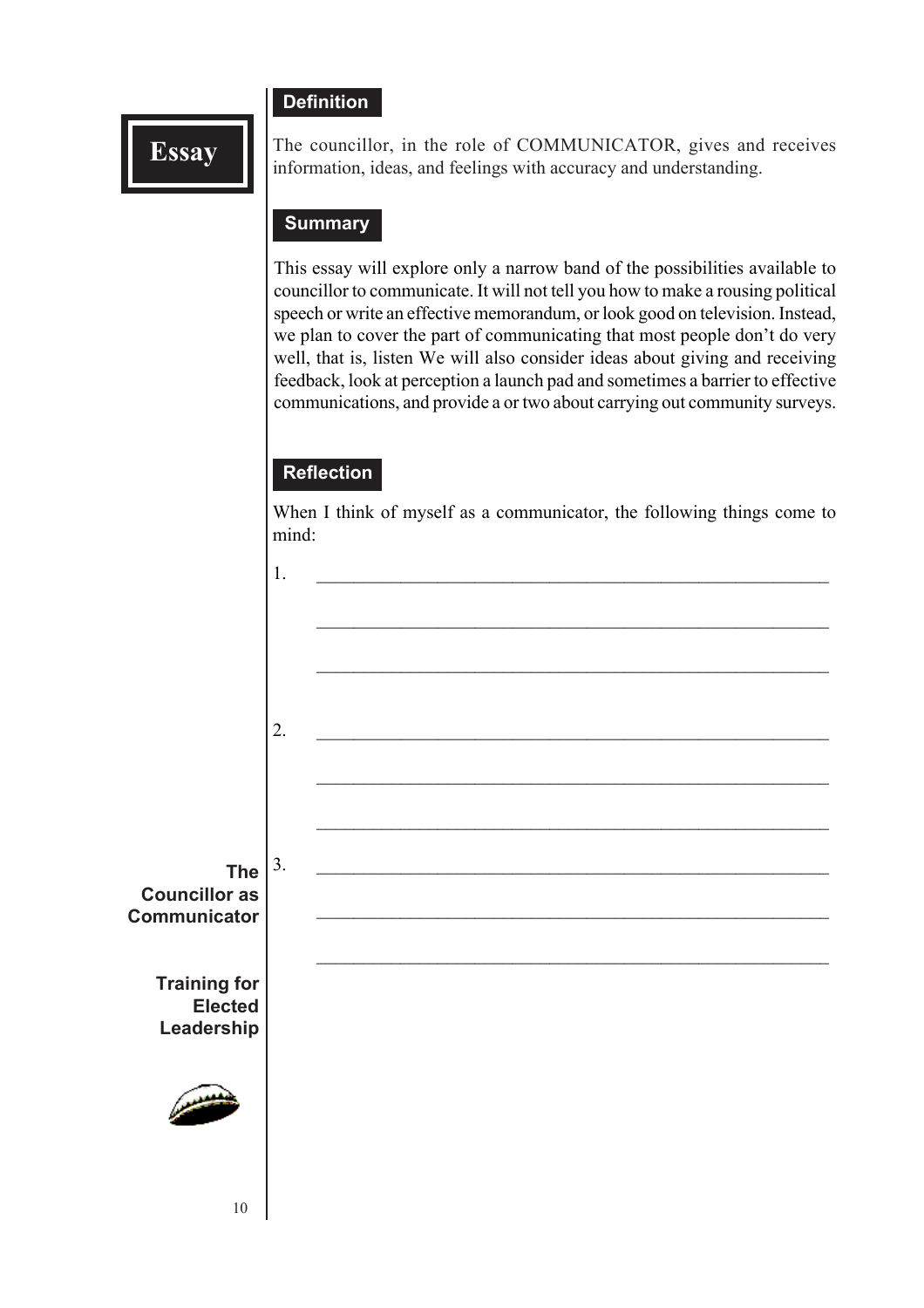### **Concepts and Ideas**

## **Essay**

Being an effective communicator can mean different things to different people. For example:

*Juanita is an outstanding speaker. Let's ask her to represent our city at the opening ceremony for the new community centre.*

*Did you read Muricho's latest article in the newspaper? He writes so clearly. He should be an effective councillor when he takes office next month.*

*Could we get Sarah to represent the city in the meeting with the hawkers? We need someone who can listen to their complaints and concerns with empathy and objectivity.*

*The report Abdul wrote on the new housing project was first class - well organized, to the point, and very persuasive.*

*Alicia, I'm looking for a person to survey mothers in the neighbourhood where the city will be opening a new day care centre. I understand that your assistant, Tung, is an excellent interviewer. Could we borrow him for a few days?*

*Did you see Councillor Ramos on TV last night? He was terrific!*

As these examples indicate, the processes of communication cover many options, which are, in turn, dictated by differing needs, goals, and circumstances. Consequently, we have found it a bit difficult to decide what to include in this handbook in order to meet your own particular communication interests and needs. The focus will be on verbal, or oral, communication - not written communication. This decision was dictated by our perceptions that you spend more time and energy speaking and listening than you do writing. When it comes to the speaking-listening aspects of communicating, we also suspect that any training you might have received on oral communication has concentrated on the role of the speaker, not the role of the listener. Given these highly subjective views of your world, we have decided to put more emphasis on listening skills rather than speaking skills. But first, let's look at some ideas about communication that will serve you well regardless of the communicating form or function.

### **The Councillor as Communicator**

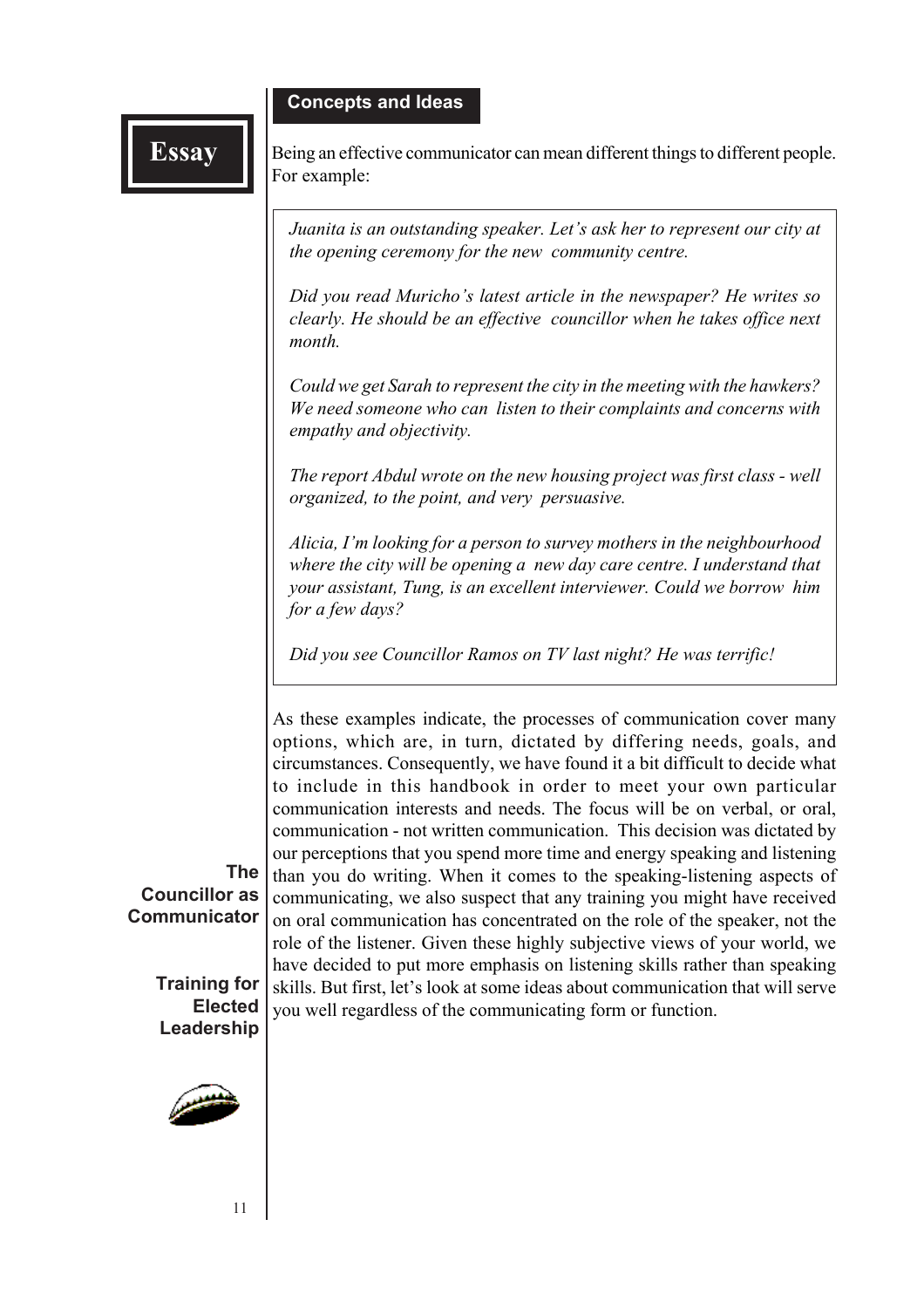### **Perceptions and realities**

## **Essay**

Perception is a little like communication, one of those terms that is difficult define in a few chosen words. Someone once described it simply as "the process of making sense out of experience." Or, to put it more bluntly, our perceptions are our reality. What I interpret as what I see is what I define as reality. It may not be your view of reality, and neither one of our views might be accurate. But it's where we both start in making sense out of our world.

Remember the story about the blind men and the elephant? Depending on what part of the elephant they touched, they came away with a different interpretation. One felt the leg and likened it to a tree trunk; another felt the tail and described a rope; still another touched the elephant's side and said it felt like the wall of a building. Each believed he was experiencing a very different thing. Yet, what they were describing so differently was the same animal. So it is with many of the community "realities" we find ourselves working with. Only when we begin to explore our impressions of these many perceptions of reality can we get closer to the "truth" I in fact, it exists.

Two factors are important about perceptions: (a) where they come from (i.e., what influences our perceptions) and (b) what we tend to do when our perceptions a not congruent with those of others. Several things influence our perceptions of reality. First, we often see things in our environment differently. There is a perception experiment where a group of people are shown a square that has been divided into 16 squares. When groups of individuals are asked how many squares they see, the initial answers are usually from 16 to a number in the high twenties. Of course, every answer is the "right" answer depending on how the person answering sees the squares.

Secondly, we often experience events differently and it affects our view, or perception, of reality. For example, two people experience the same cold, snowy winter, but describe the season very differently to a mutual friend who has spent the year in another part of the world. Of the two, one who hates cold weather describes the winter as "quite miserable." The other who enjoys skiing describes the season as it 'quite delightful." Which one should the friend believe?

### **The Councillor as Communicator**

**Training for Elected Leadership**



We all have different "internal states" which are a product of our collective learning. These internal states are influenced by our cultural heritage, our childhood experiences, our formal education, and our efforts to make a living. They are also influenced by things that motivate us - in fact, everything we have done. The greater the difference between my internal state and yours, the more difficult it is for us to communicate "cleanly' with each other. By "cleanly' we mean without all the sheets dark glass that filter our experiences in different ways.

How we react to these differences of perception in situations that are important to us depends on a lot of the factors we have just mentioned. The range of responses range from "being defensive" (i.e., defending my own point of view while rejecting yours) to "walking a long distance in your sandals" (i.e.,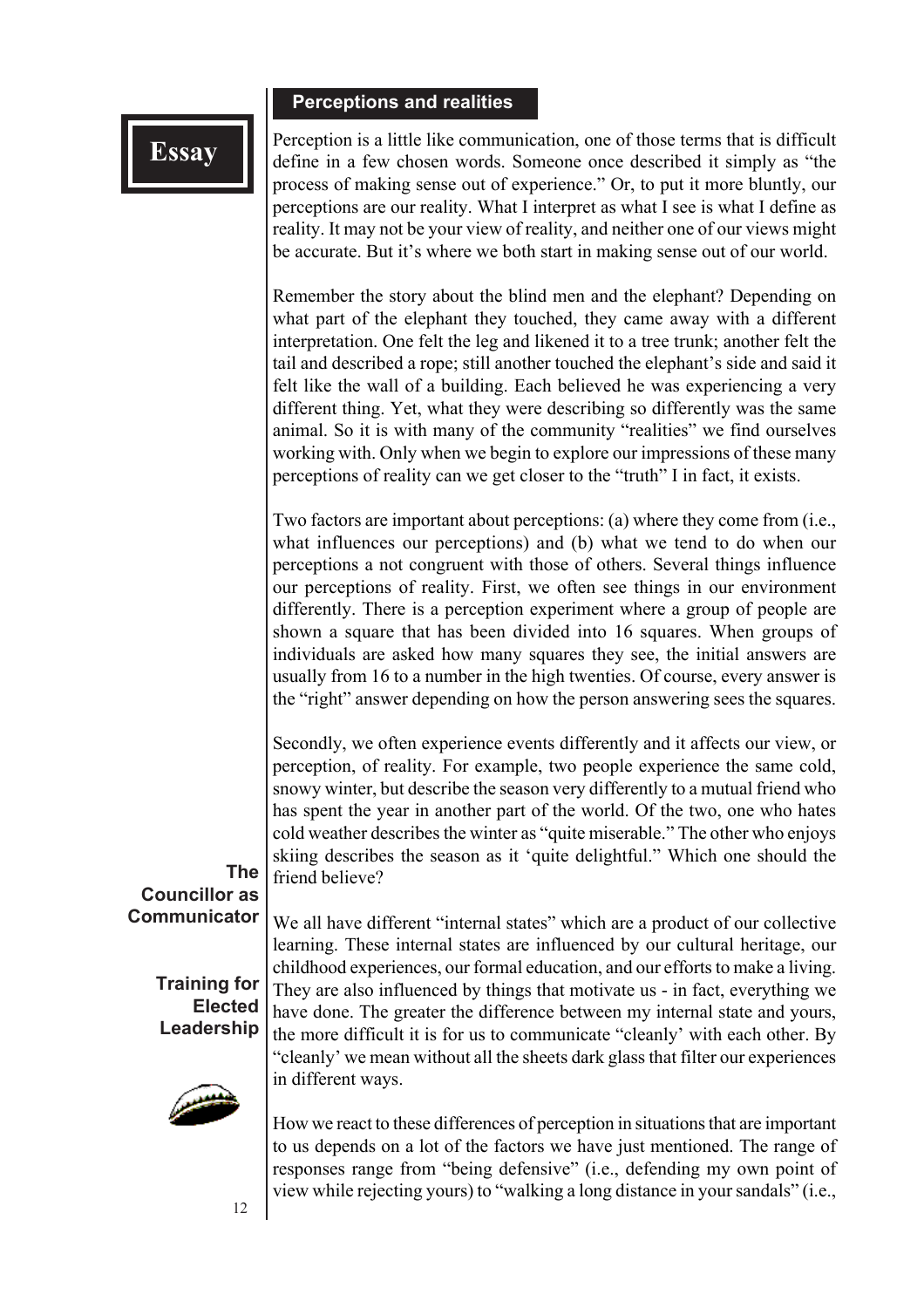showing great interest and empathy for your point of view and expressing, in one way or another, a willingness to adopt it if I find it acceptable).

## **Essay**

### **Barriers to effective communication**

There are many potential barriers to effective communication. Here are just a few of them.

- Those you are communicating with may have different goals, values, and views from yours.
- Your experience may be very different from theirs, and you may fail to recognize these differences when you communicate with them.
- Your status as a councillor may intimidate those you are communicating with or even alienate them if they resent the authority you represent.
- Even the physical set-up where the communication takes place may be a barrier to communicating with understanding (we're thinking about many of the council chambers around the world that create both a physical and psychological barrier between the council and public).

### **Reflection**

Take a moment or two and think about the kind of barriers you believe exist between you and other councillors that may affect your ability to communicate more effectively with them; between you and members of the local government staff; between you and your constituents. Are there things you might do either to remove these barriers or to minimize their impact when you communicate with these different groups or individuals?

| <b>The</b><br><b>Councillor as</b><br>Communicator  |  |
|-----------------------------------------------------|--|
| <b>Training for</b><br><b>Elected</b><br>Leadership |  |
|                                                     |  |
| 13                                                  |  |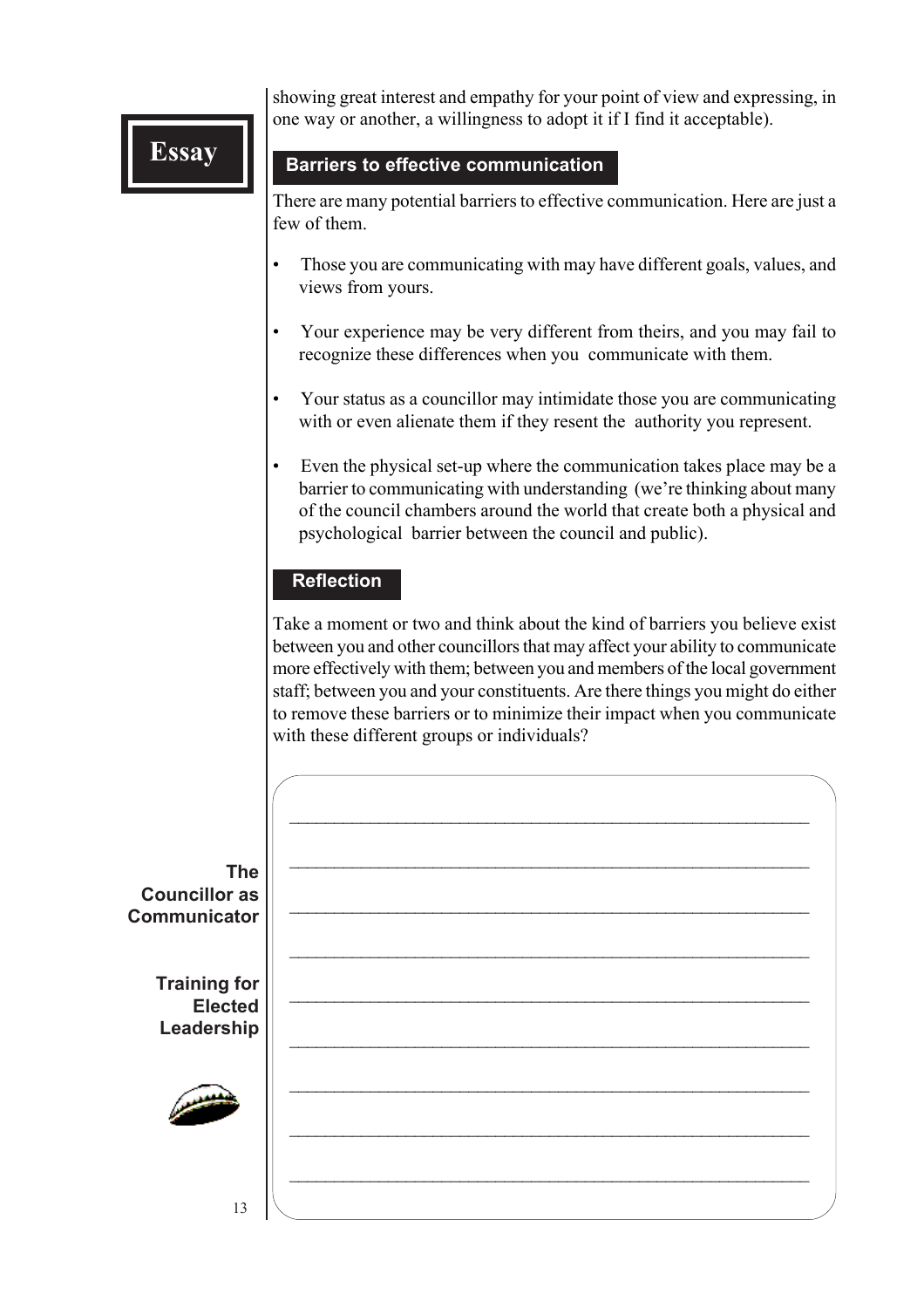### **Climate of change**

**Essay**

There are several ways to increase your ability to perceive the world different (based on perceptions others share with you) and to communicate more congruently with others.

- 1. When trying to understand another's perceptions about a situation, it helps to withhold judgement, or better yet, be non-judgemental. When we begin to judge the other person's perception of something, question his values, or ma moral assessments of his behaviour, we close the door to understanding.
- 2. Take a problem-solving or opportunity-finding orientation to community situations rather than approaching them with your own solution firmly in hand. When we come to the discussion table with our "minds made up," the is little hope for a shared solution.
- 3. The ability to be spontaneous, free from deception, and harbour no hidden motives is a valuable tool for communicating across the many boundaries that divide our communities.
- 4. Empathy. We will look at this behaviour a bit later because it is a valuable listening "tool." For now, let's just say that empathy is the ability to identify with another person's problems, to share feelings and accept emotional responses at face value. It is a trait that opens many doors to effective communication.
- 5. Conveying a sense of equality will increase your communication success (e.g., conveying mutual respect, trust, and indifference to rank and status).

What we are suggesting is a willingness to be open and receptive to our own experiences and to the experiences of others. Since we all live in a world of reality that is distorted, incomplete, subjective, and unique, we can only hope that our will and spirit will move us toward others who share the same dilemma.

**The Councillor as Communicator**

> **Training for Elected Leadership**



*Don't talk unless you can improve the silence.*

- Anonymous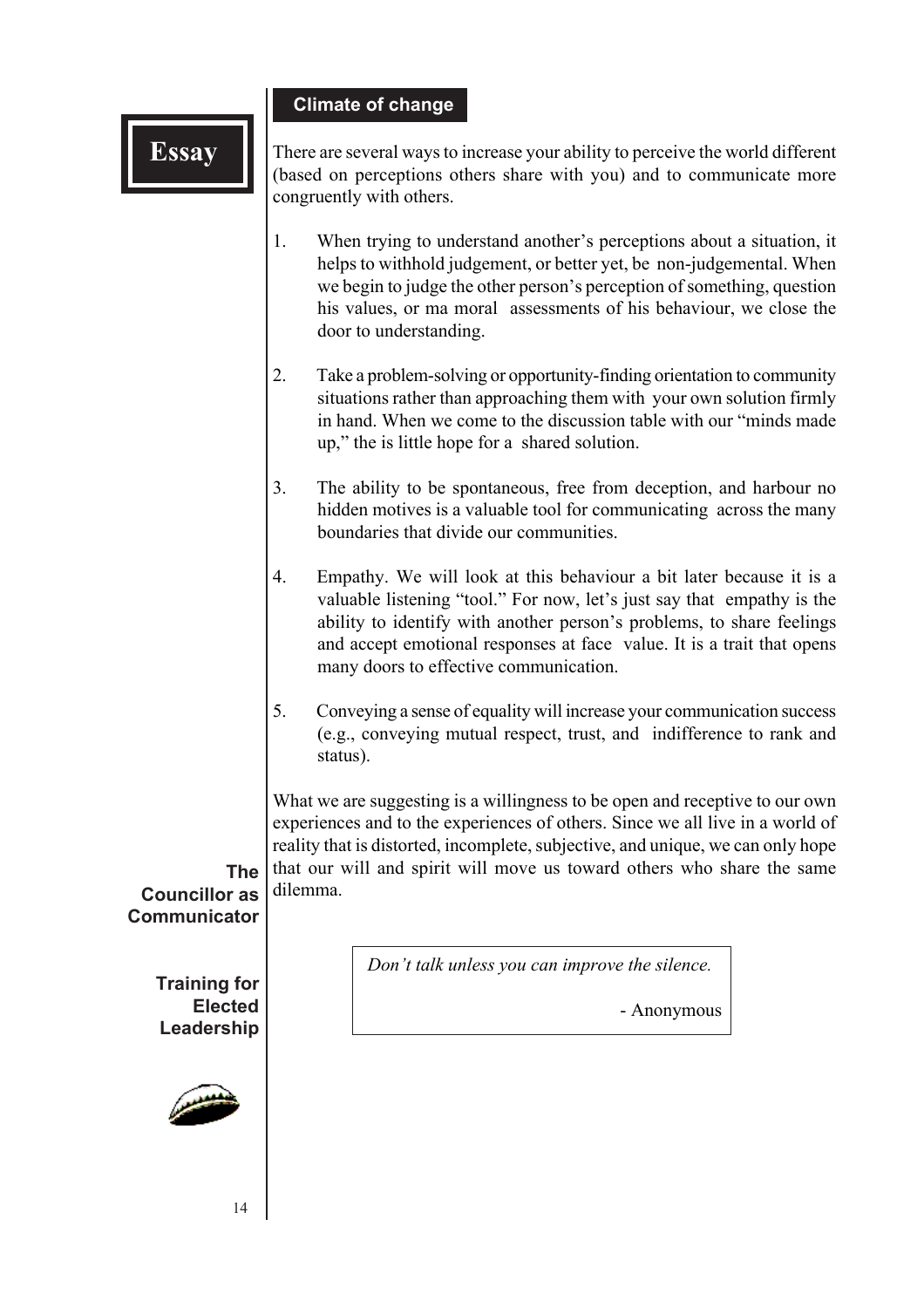### **Active listening**

### **Essay**

Listening is a skill. Active listening is the skill put to practice. When we said the communicator is someone who works twice as hard at listening than talking, it's because it takes twice as much energy to listen. It's very easy to let your mind wander to other things when you are listening to someone else. It's more difficult to daydream when you are talking.

Active listening requires us to listen for what is not being said as well as what is being said. It also requires us to be aware of body language and to read it with both eyes while we're listening with both ears. Both of these requirements can draw us away from what is being said. Confusing, isn't it? Active listening means asking questions like: Do I understand what the other person is saying? Does the other person understand me? (One of the authors had a recent experience in preparing for a workshop in Eastern Europe. He asked a local colleague to buy several hundred seven-by-nine cards to use in the workshop. When the package of cards was opened, it included many tiny pieces of paper. You guessed it. He was talking inches and she was hearing centimetres).

*The ear penetrates darkness.*

- Maasai proverb

What is the speaker's frame of reference? What are the feelings that accompany the message? What is the context in which the statement is made? Seeking answers to these questions and others can help us be better listeners.

Listening is hard work, if you work at it. Research has shown that listening is characterized by faster heart beat, quicker circulation of the blood, and a small rise in body temperature. There is no evidence, however, that listening can be substituted for your daily jog around the neighbourhood. Listening is hard work because it is also a two-way communication process.

**The Councillor as Communicator**

As indicated earlier, we must actively involve ourselves in the discussion taking place. It's not enough to just listen. We must make the effort to check out what others are saying to ensure that distortions and potential misunderstandings are reduced. Here are some techniques we can use to listen with more clarity.

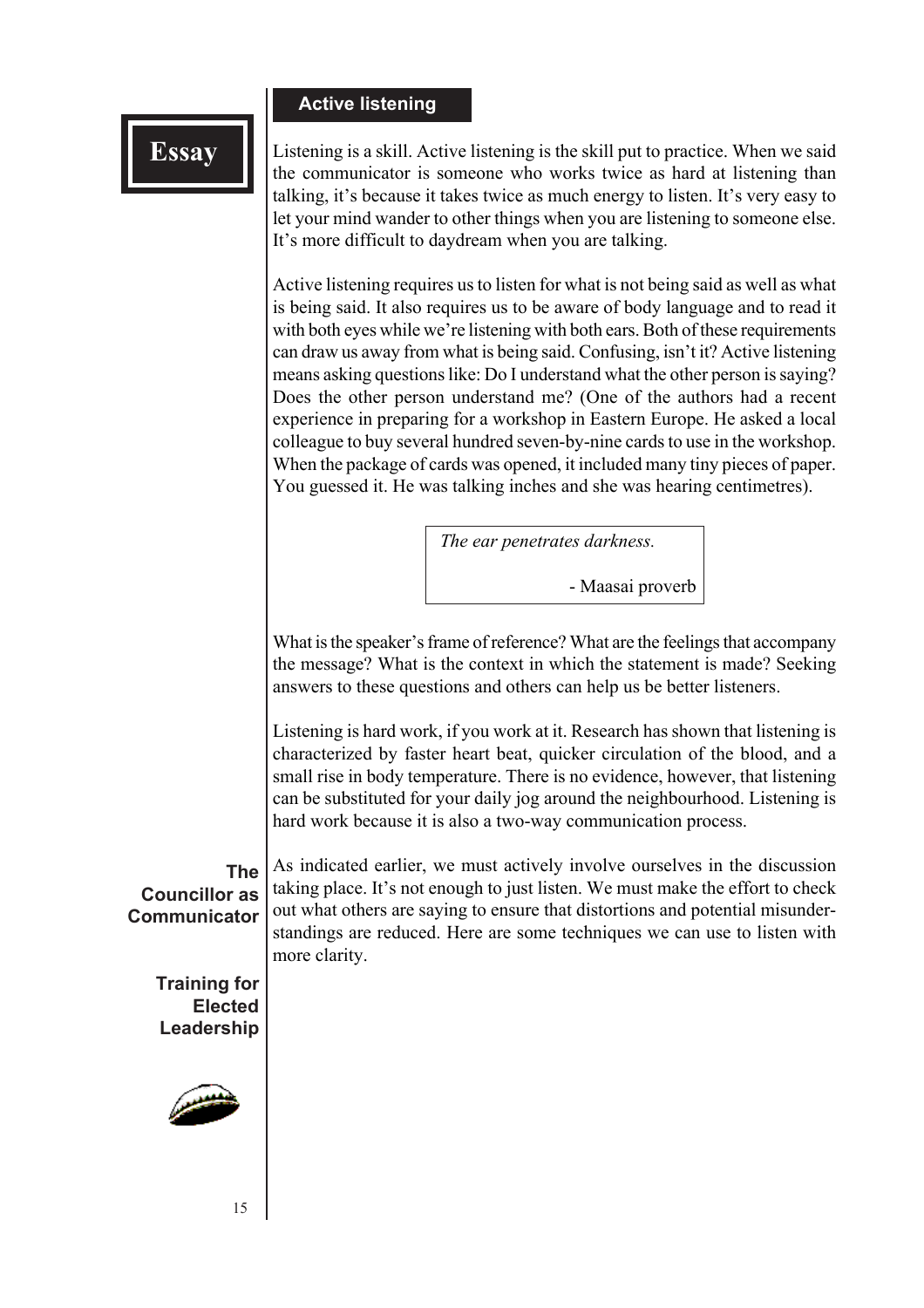### **Active Listening Tactics**

### **Essay**

| If you want to:                  | Say:                                             |
|----------------------------------|--------------------------------------------------|
| Convey interest                  | "I hear what you're saying".                     |
| Encourage                        | "Yes; tell me more".                             |
| Help clarify                     | "Then, the situation as you see<br>it $\cdots$ " |
| Reflect back what you hear       | "If I understand you right, you<br>are saying "  |
| Pull ideas out of a conversation | "Let me see if I understand your<br>key point"   |
| Respond to feelings              | "You sound angry about "                         |
| Summarize                        | "Let's see if I can sum up what<br>you said."    |
|                                  |                                                  |

All of these listening tactics indicate to the other person that you are:

- In fact, listening;
- Interested in what he or she is saying; and,
- Respectful of who he or she is.

These outcomes of a dialogue with someone in the community are particular important if those you are talking to feel there is a power gap between you and the In the publication *Listen to the People* (about work and life in a poor neighbourhood I Latin America), the author, Lawrence Salmen, says:

**The Councillor as Communicator**

> **Training for Elected Leadership**



*The potential for poor communication between project implementation personnel and community residents is great - often, the poorest residents in an area will be the last to make their voices beard - out of fear or insecurity, or perhaps because of the many times their opinions went unheard even when they had been expressed. It is a mistake to assume, however, that because poor people say less they are more content-For good communication to occur, there must be someone who listens.* **(1)**

Local elected officials have a unique responsibility to be in touch with all the people of the community. The comments by Salmen emphasise why it is particularly important when working in neighbourhoods that are economically disadvantaged.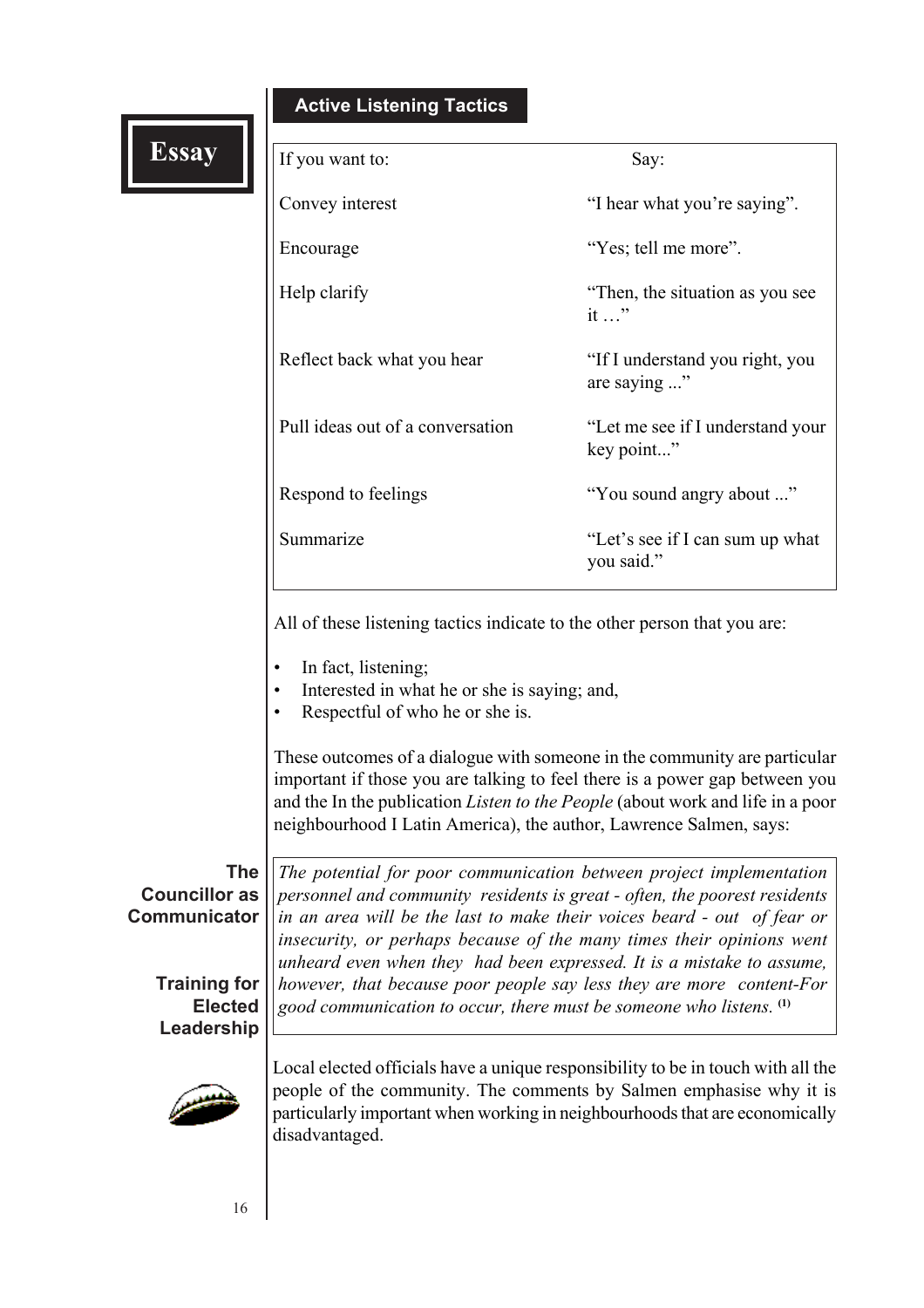# **Essay**

What we have been reviewing are some ways to be more effective in communicating with your constituents through use of the spoken word. Listening is often the last communication skill to be considered in the training of public officials. Yet, we believe it may be the most important. This is why we have highlighted listening in this essay.

> *I would walk twenty miles to listen to my worst enemy if could learn something*

> > - Leibnitz

### **Reflection**

We want you to spend a few moments reflecting on your own listening skills and experience. How would you rate yourself as a listener? How do you think your colleagues, or those in the community, would rate you as a listener? When was the last time you ventured into the community just to listen to what your constituents were saying about the way their government is working?

| <b>The</b>                           |  |  |
|--------------------------------------|--|--|
| <b>Councillor as</b><br>Communicator |  |  |
|                                      |  |  |
|                                      |  |  |
| <b>Training for</b>                  |  |  |
| <b>Elected</b>                       |  |  |
| Leadership                           |  |  |
|                                      |  |  |
|                                      |  |  |
|                                      |  |  |
|                                      |  |  |
| 17                                   |  |  |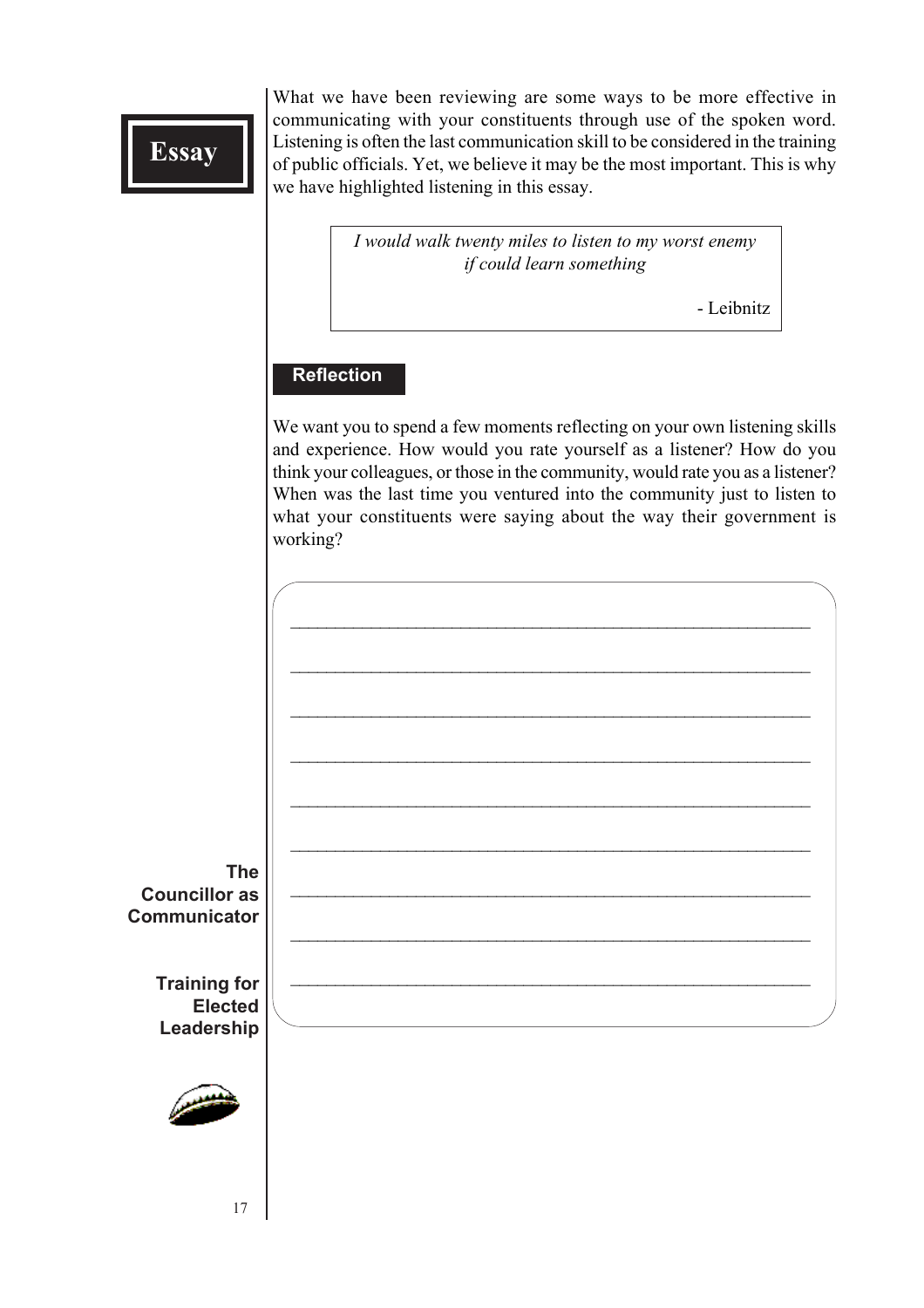### **Surveys: another way to communicate with the community**

**Essay** Most local governments do not use citizen surveys as a way of "listening" to those in the community. Yet, surveys can be valuable in providing more indepth information about: (a) the quality of services the city is providing; (b) reasons why citizens may not like certain services or why they may not be using certain programmes or services; (c) factual information that may be needed to design new projects or alter on-going ones; (d) ways to help citizens become more aware of programmes and services; and (e) assessing demand for new services.

> Local governments don't use citizen surveys often because they seem complicated and expensive. Both concerns are true and not true. Surveys can be very complex, particularly if they adhere to strict academic standards of verifiability. But we would remind you that your city, in carrying out a survey, is not trying to satisfy a doctoral dissertation committee or to demonstrate a high level of research competence. This is not to suggest you should be sloppy in conducting a citizen survey. On the other hand, you can reinsure yourself that any additional data or information, carefully gathered, will be better than no feedback at all from the community and better than random conversations with your close friends.

> What about cost? Yes, citizen surveys can be expensive if you use professional research organizations or spend too much time on planning and designing communication tools. There are other ways to "tool up" to do citizen surveys. If there is a university or other institutions of higher learning in your area, they can be an excellent source of expertise and labour. Often, professors who are teaching research methods welcome opportunities for their students to work with a real client. If no such resource is available, you might consider training one or two of your current staff members to conduct periodic citizen surveys.

> While there are various types of surveys you can conduct (telephone, mailed questionnaires and interviews), the interview makes the most sense, particularly to reach citizens in economically disadvantaged neighbourhoods. (It is these parts of the community that often have the greatest difficulty being heard by those in "city hall.")

**The Councillor as Communicator**

> **Training for Elected Leadership**

We won't go into the mechanics of citizen surveying in this essay. Our intention has been to suggest surveying as another tool you can use to "communicate' with your constituents. If you decide to use citizen surveys, here are a few additional things to keep in mind.



- 1. Be sure you are prepared to hear what those who respond have to say. Sometimes the information isn't too favourable, or you may hear things you haven't heard before.
- 2. Asking questions often implies that something will happen as a result. Contact with citizens can raise expectations. This needs to be factored into the plan and conduct of any survey.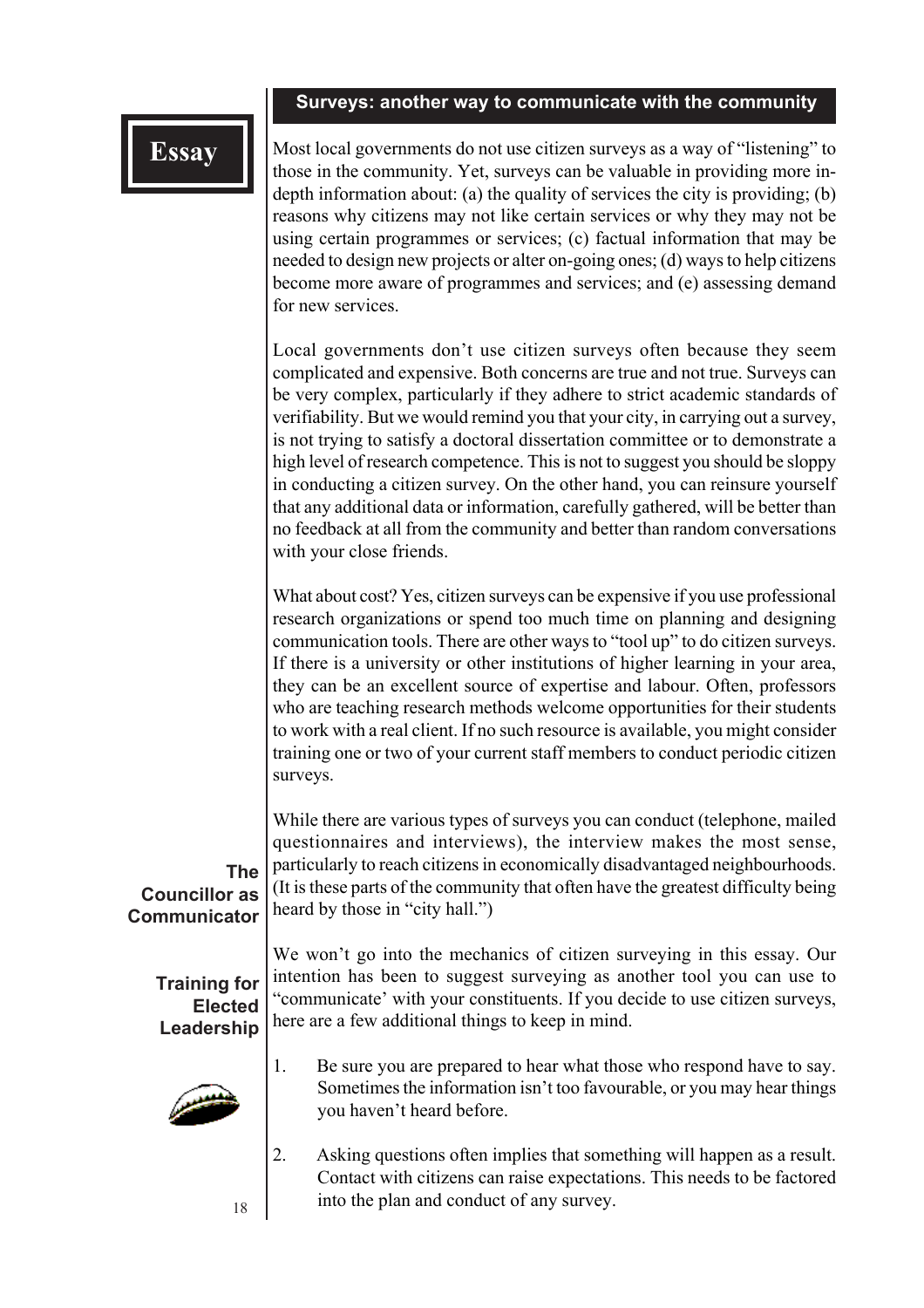| Essay                                 | 3 <sub>1</sub> | Those who participate in citizen surveys are more likely to use the<br>results. This includes those on both sides of the survey process. If you<br>are surveying mothers about family-planning services and how to in-<br>crease the effectiveness of community-education programmes, those<br>who are responsible for these programmes should be involved in the<br>design and conducting of the survey. It should heighten their under-<br>standing and commitment to the results of the inquiry. The same is<br>generally true of those who are involved in providing new informa-<br>tion. |
|---------------------------------------|----------------|------------------------------------------------------------------------------------------------------------------------------------------------------------------------------------------------------------------------------------------------------------------------------------------------------------------------------------------------------------------------------------------------------------------------------------------------------------------------------------------------------------------------------------------------------------------------------------------------|
|                                       | 4.             | The most important questions to be answered about citizen surveys<br>before conducting them are: (a) What do you want to accomplish in<br>surveying the community? and (b) Are the council and staff prepared<br>to use the results of the citizen survey to improve the quality of pro-<br>grammes and services to the community?                                                                                                                                                                                                                                                             |
|                                       |                | <b>Key points</b>                                                                                                                                                                                                                                                                                                                                                                                                                                                                                                                                                                              |
|                                       |                | There are many ways to communicate as a councillor. The most impor-<br>tant may be your ability to listen with empathy and understanding.                                                                                                                                                                                                                                                                                                                                                                                                                                                      |
|                                       |                | Perception is the process of making sense out of our experiences. These<br>perceptions become a major factor in our interpretation of reality.                                                                                                                                                                                                                                                                                                                                                                                                                                                 |
|                                       |                | Many times our perceptions interfere with our efforts to communicate<br>more effectively.                                                                                                                                                                                                                                                                                                                                                                                                                                                                                                      |
|                                       |                | Communication, therefore, is often only as effective as our ability to<br>reconcile our perceptions of the world around us with those who share<br>the same space.                                                                                                                                                                                                                                                                                                                                                                                                                             |
|                                       |                | Active listening can be the councillor's best friend when it comes to<br>being in touch with the community.                                                                                                                                                                                                                                                                                                                                                                                                                                                                                    |
|                                       |                | While it sounds incongruent, active listening involves a fair amount of<br>two-way communication.                                                                                                                                                                                                                                                                                                                                                                                                                                                                                              |
| <b>The</b>                            |                | There are a number of ways you can help the person to whom you are<br>listening to communicate more effectively with you.                                                                                                                                                                                                                                                                                                                                                                                                                                                                      |
| <b>Councillor as</b><br>Communicator  |                | Citizen surveys are another good means of communicating with your<br>constituents.                                                                                                                                                                                                                                                                                                                                                                                                                                                                                                             |
| <b>Training for</b><br><b>Elected</b> |                | <b>References</b>                                                                                                                                                                                                                                                                                                                                                                                                                                                                                                                                                                              |
| Leadership                            | (1)            | Salmen, Lawrence F., Listen to the People (Washington, D.C., The<br>World Bank, 1987), p. 49.                                                                                                                                                                                                                                                                                                                                                                                                                                                                                                  |
|                                       |                |                                                                                                                                                                                                                                                                                                                                                                                                                                                                                                                                                                                                |
| 19                                    |                |                                                                                                                                                                                                                                                                                                                                                                                                                                                                                                                                                                                                |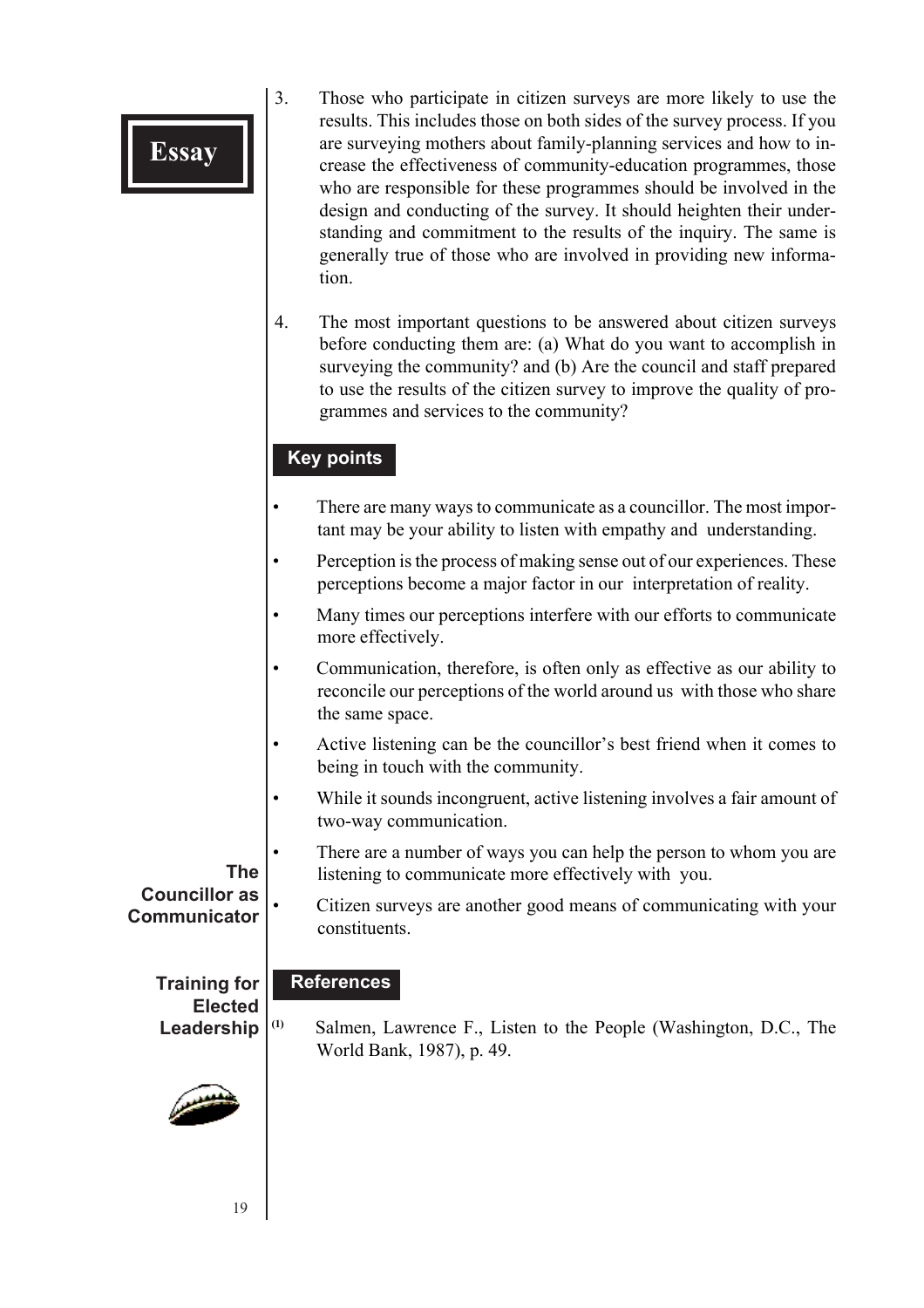# PART II



**The Councillor as Communicator**

> **Training for Elected Leadership**



20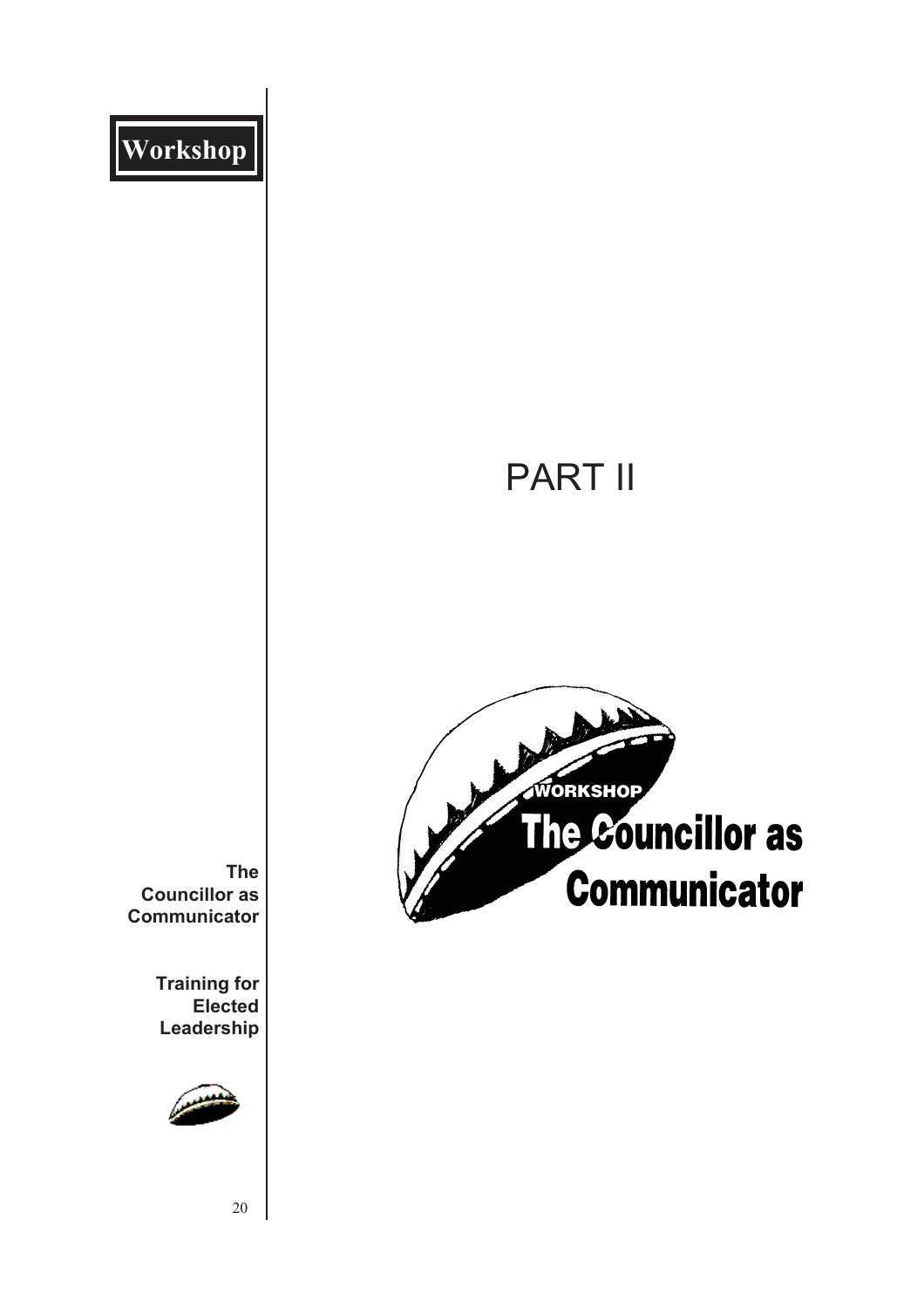### **Purpose**

Communication is the avenue over which ideas, information, and opinions pass from a point of origin to a destination. The avenue may be a rocky road, full of detours and wrong turns, or it may be smooth and trouble free. The councillor who is the master of communications - who listens well, shares ideas freely, and regularly asks for feedback from constituents, other councillors and staff - is sure to enjoy a more successful journey as an elected leader.

This workshop is intended to expose the pitfalls of poor communication and describe useful methods for giving and receiving information. Participants will gain experience in using effective communications techniques for giving and obtaining accurate information, demonstrating interest in the ideas of others, and lowering communication barriers that can create costly misunderstandings.

### **Contents**

A brief description of each learning activity is shown below with an approximation of the amount of time required. If you wish to change the order, to omit something, or to add training material of your own, feel free to do so.

### 4.1. **Warm-up exercise: how many squares do you see?**

Participants observe the number of squares in a geometric figure. Data are shared and differences in perception are discussed. (20 - 30 minutes)

### 4.2. **Trainer presentation**

**The Councillor as Communicator**

personal experience with interpersonal communication. Concentrate on the importance of recognizing perception differences, listening actively to others, and various methods for giving and getting information from the community. (30 minutes)

Brief presentation based on information from the essay and the trainer's

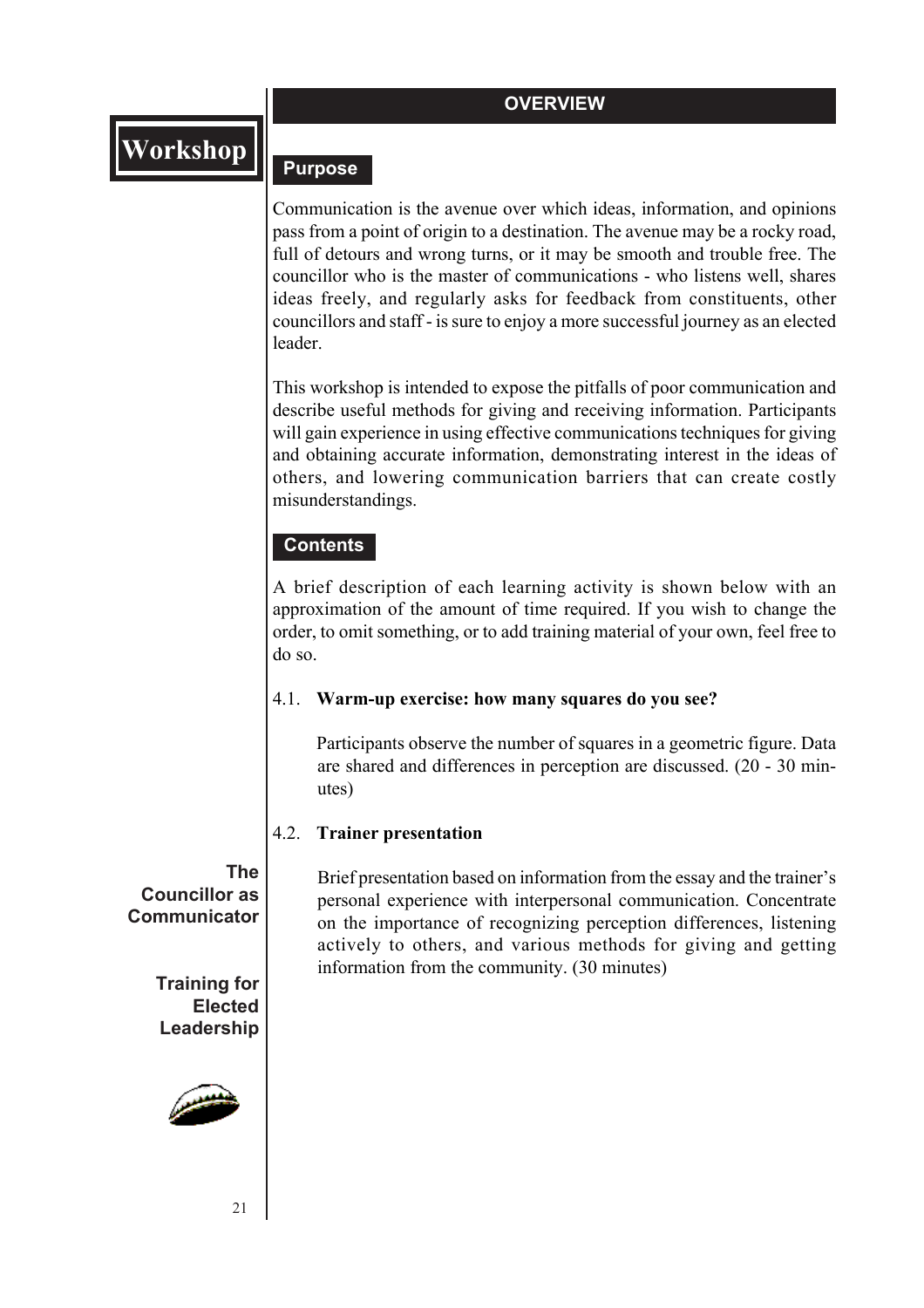### 4.3. **Exercise: lowering communication barriers**

Participants work in small groups to identify barriers to communication with community groups, with the staff, and between councillors and how to recognize and remove these barriers.  $(60 - 90 \text{ minutes})$ 

### 4.4. **Instrument: a listener's self-assessment**

Participants complete an effective listening questionnaire and profile their results. (30 minutes)

### 4.5. **Exercise: communicating with the community**

Participants generate ideas on ways to provide and obtain information from community groups. Reporting and discussion of the various options. (60 75 minutes)

### 4.6. **Exercise: consulting with the electorate**

Participants work in small groups on a process for getting information to the community about an important housing issue and getting community input on ways to deal with the issue. (120 - 150 minutes)

### 4.7. **Skill transfer exercise**

Participants reflect on what they have learned and make personal commitments to put it to use after the workshop. (30 - 45 minutes)

**The Councillor as Communicator**

**Workshop**

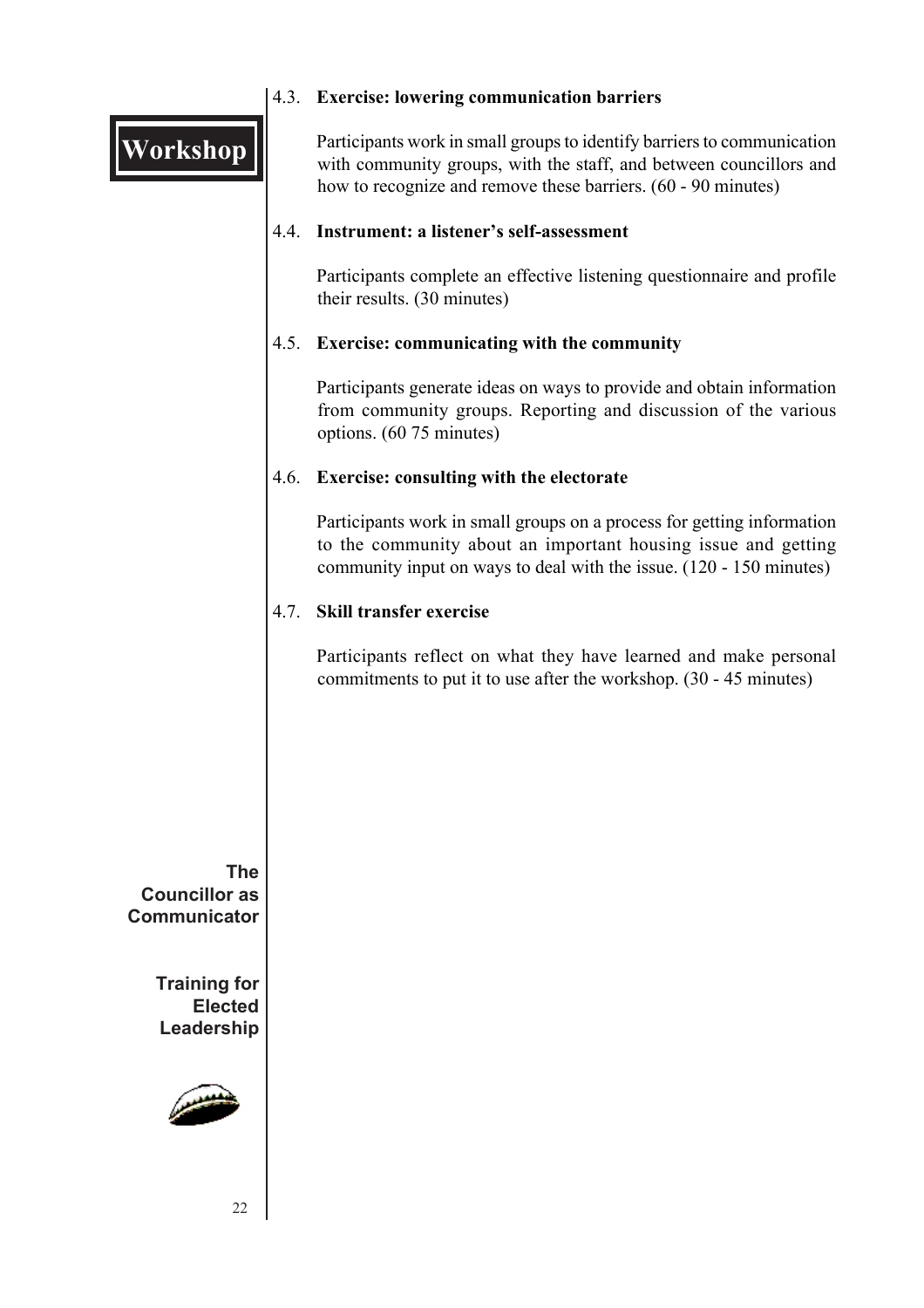### **4.1.** *Warm-up Exercise***: HOW MANY SQUARES DO YOU SEE?**

### **Trainers Notes**

### **Time required: 20-30 minutes**

### **Objective**

This exercise shows how differently individuals in a group can interpret the same experience. The exercise also can be used to demonstrate that learning and growth will occur when people, who see things differently, can share and discuss their different views with open minds.

### **Process**

Draw on a piece of newsprint the figure shown below. Draw the figure large enough so that everyone in the workshop can see it quite clearly. With participants looking at the figure on newsprint, ask them, "How many squares do you see?"

**The Councillor as Communicator**

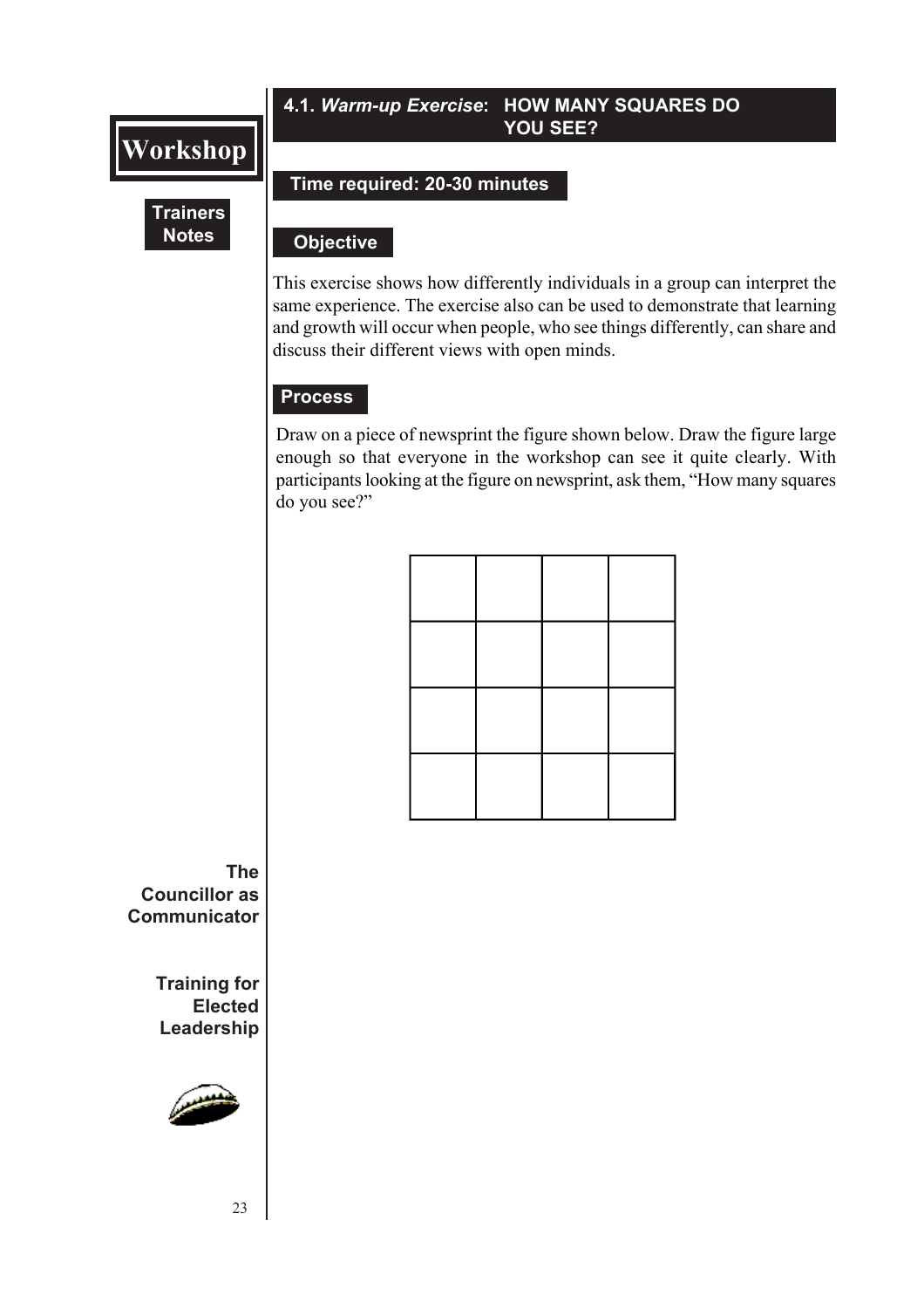### **Trainers Notes**

Give participants 30 seconds to answer the question. Ask them to write their answers on a sheet of paper.

When everyone has written an answer, collect the sheets and write the numbers quickly on newsprint. A key showing various combinations of squares can be found in *Trainer's Guide to Training. for Elected Leadership*.

When several of the possible combinations have been mentioned, ask participants which answer is the right one. Some will say 30, since this is the largest number identified. Someone may say all the answers are right because the question was, "How many do you see?" That is the response you are looking for since it makes the point that what is correct for each of us is what we see at the time.

Ask participants how they felt when someone claimed to have seen more squares than they saw, (e.g., skeptical, inadequate, manipulated). Ask them what they did when someone found more squares than they did (e.g., took another look to see what they had missed).

Finally, ask participants what they see as the message of this exercise for councillors in working with others who are certain to bring differing perceptions into their work relationships.

**The Councillor as Communicator**

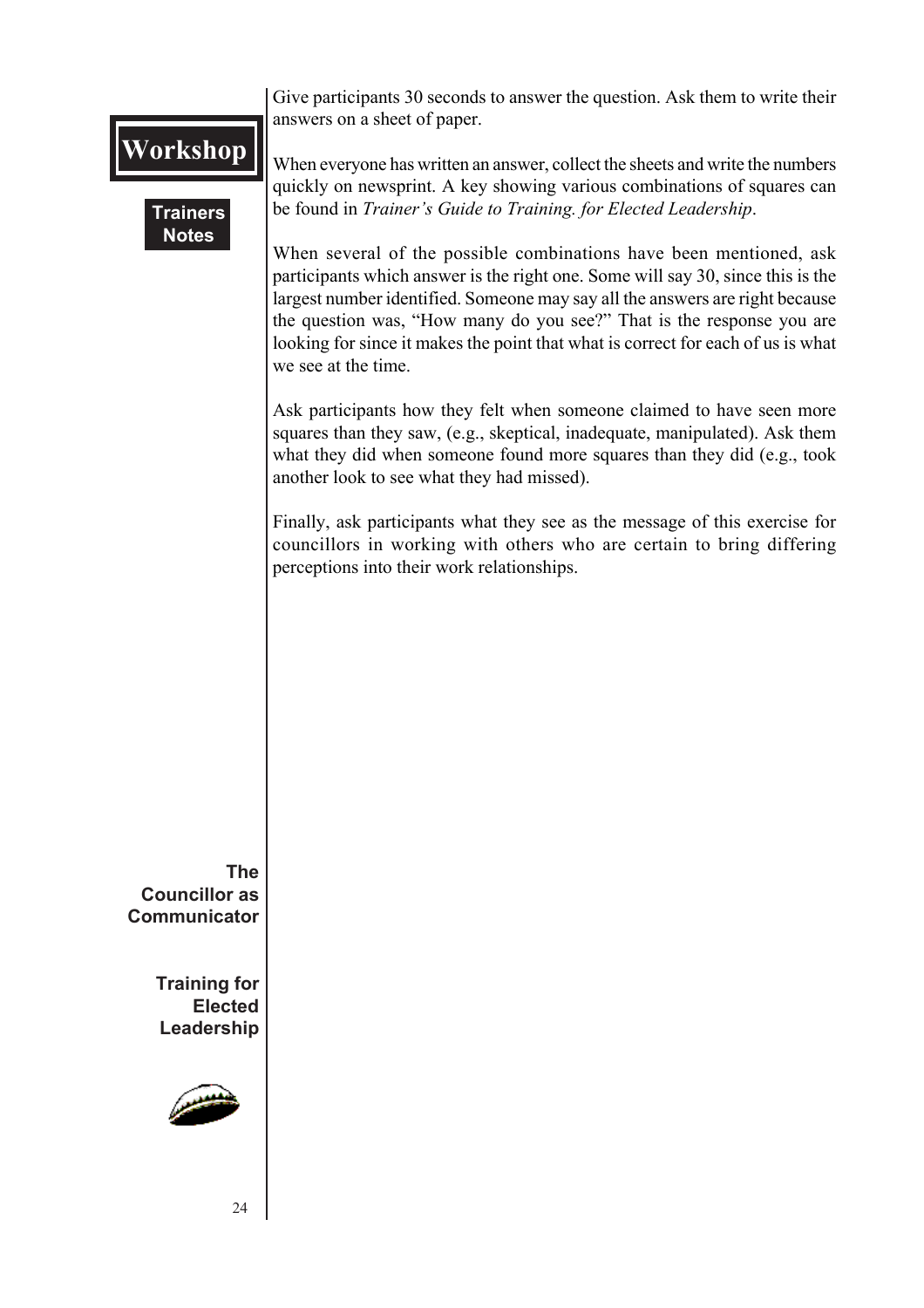### **4.2 TRAINER PRESENTATION**

### **Time required: 30 minutes**

### **Trainers Notes Objective**

This presentation is to provide participants with ideas and perspectives on the communicator role and a conceptual foundation they can use for the individual and group exercises included in this workshop.

### **Process**

Prepare the presentation based on information from the preceding essay on the communicator role. Concentrate on the importance of recognizing perception differences, barriers to communication, listening actively to others, and various methods for giving and getting information from the community.

Outlined information on note cards may help you cover the information systematically and stay on schedule. Ask questions from time to time during the presentation as a check on participant comprehension and to hold their attention. Augment the presentation with visual aids including pre-printed newsprint sheets and overhead transparencies as a further aid to comprehension.

**The Councillor as Communicator**

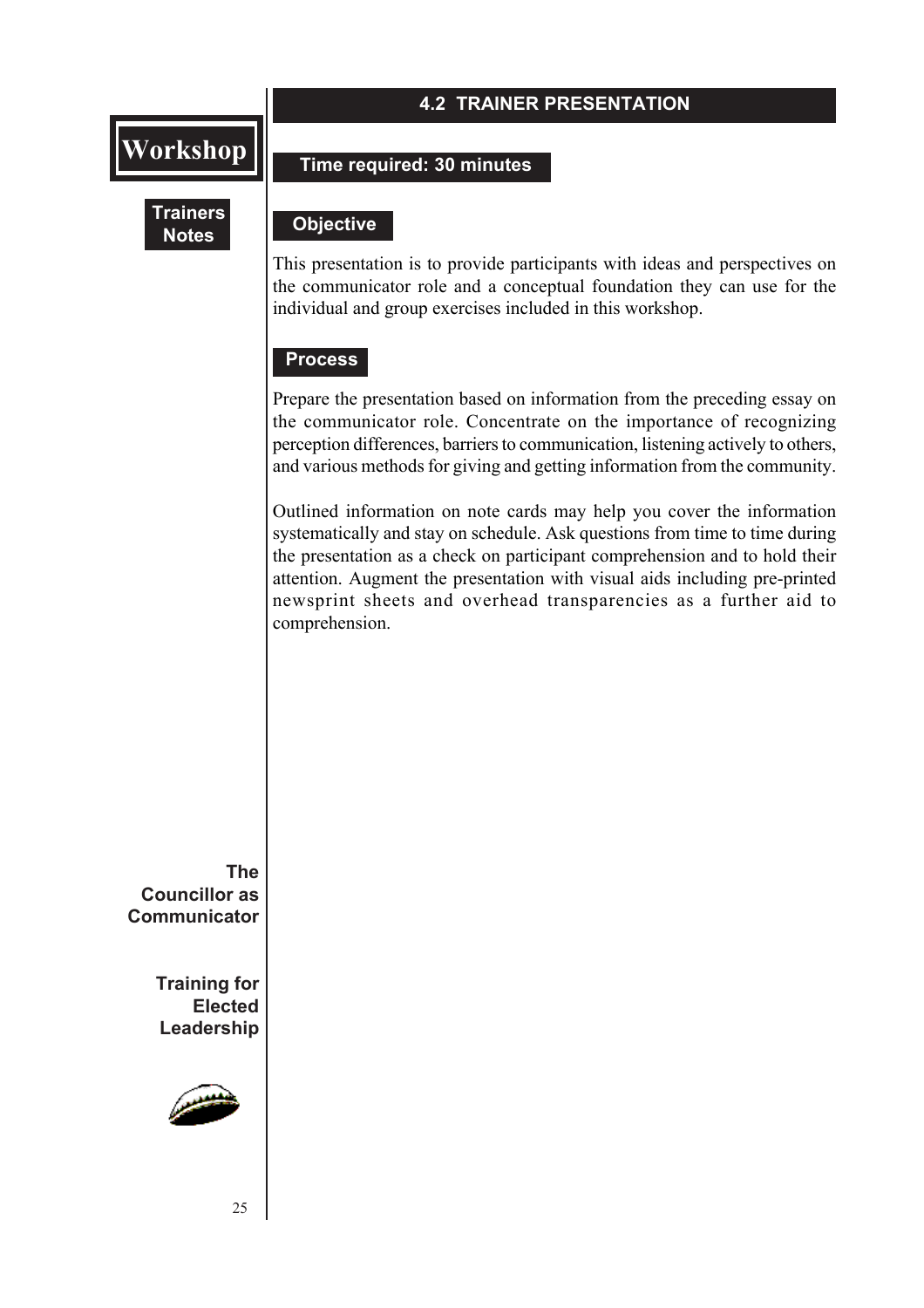**Trainers**

### **4.3** *Exercise***: LOWERING COMMUNICATIONS BARRIERS**

### **Time required: 60-90 minutes**

## **Notes Objective**

This exercise is to identify barriers to communication among councillors, between the council and staff and with community groups, and how to improve communication by removing or lessening these barriers.

### **Process**

Begin the exercise by explaining to participants that differences in people - what they believe (their values), what they want (their goals), how they like to do things (their preferred methods), or what they have heard about a topic or issue -- will influence what they say, how they say it, and how they choose to interpret will what they hear. Point out that these differences, particularly when they are hidden from the parties trying to communicate, can be formidable barriers to understanding. Tell participants that they will be working in small groups to identify barriers to communication with community groups, with the staff, and between councillors and how to recognize and remove these barriers.

Divide the participants into at least three groups and assign each the task of discussing communication barriers in one of the following three relationships:

- (a) communication with individuals and groups in the community;
- (b) communication with members of the local-government staff; and
- (c) communication between or among councillors.

1. Why is this a barrier?

Ask each small group to make list of the barriers that tend to block or distort communication and to answer the following questions about each of the barriers:

2. How can a councillor recognize when such a barrier is present?

3. What can be done to remove or lessen the barrier?

### **The Councillor as Communicator**

**Training for Elected Leadership**



Suggest that each small group record its ideas on newsprint using a format like the one shown on the next page.

After 30 to 45 minutes, reconvene the small groups and ask each for a report. After all of the groups have reported, hold a large group discussion analysing the similarities and differences in ideas produced by the various groups.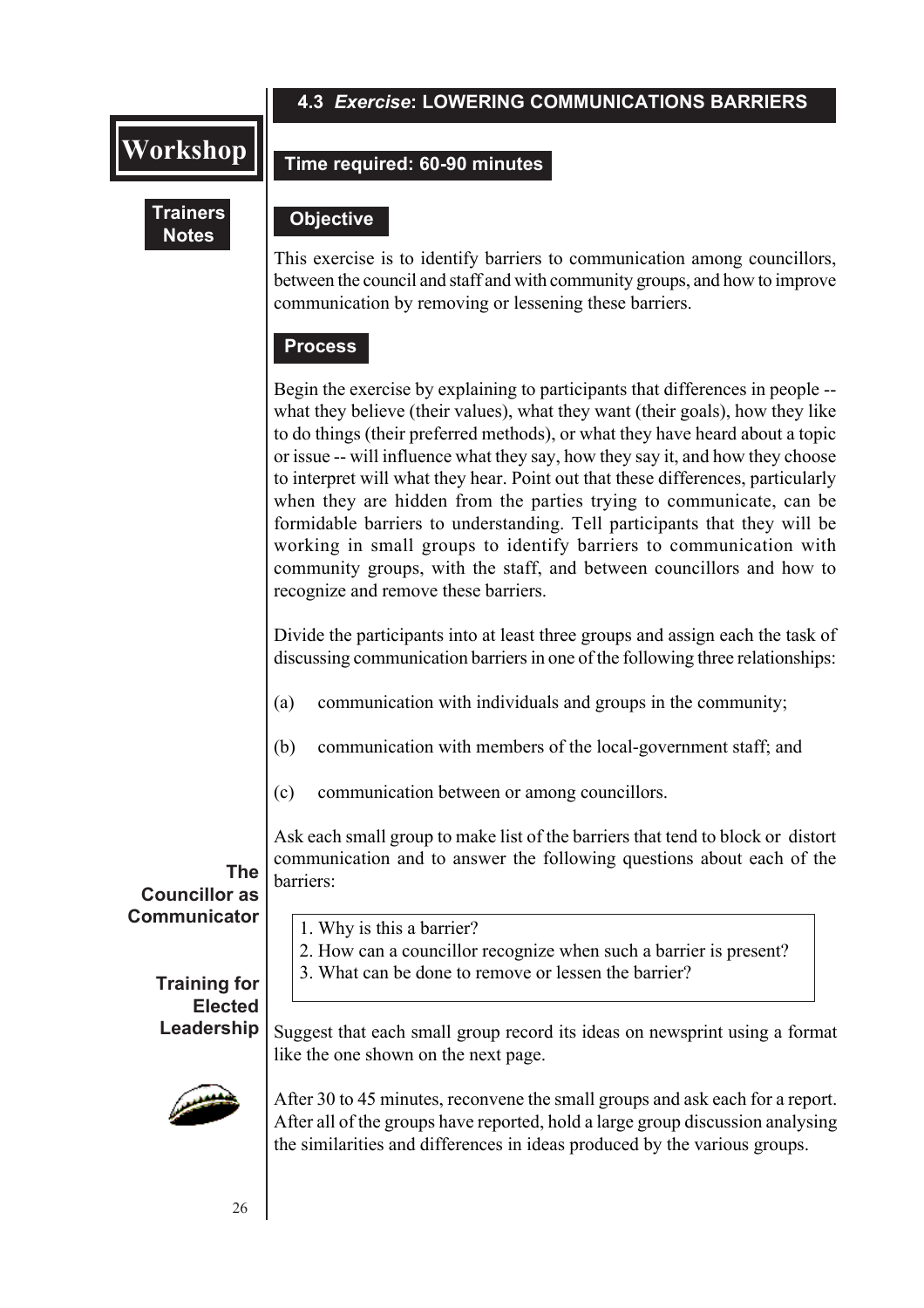|                                    | <b>WORKSHEET ON REMOVING COMMUNICATION BARRIERS</b>                                                                         |  |  |  |  |
|------------------------------------|-----------------------------------------------------------------------------------------------------------------------------|--|--|--|--|
| Workshop                           | <b>Relationships:</b>                                                                                                       |  |  |  |  |
| <b>Exercise</b>                    | Council with community<br>- 1                                                                                               |  |  |  |  |
|                                    | Council with staff                                                                                                          |  |  |  |  |
|                                    | Councillors with one another<br><b>I</b>                                                                                    |  |  |  |  |
|                                    | We have identified these barriers to communication:                                                                         |  |  |  |  |
|                                    | 1.<br><u> 1989 - Johann John Stone, mars eta bainar eta bainar eta baina eta baina eta baina eta baina eta baina eta b</u>  |  |  |  |  |
|                                    | 2.                                                                                                                          |  |  |  |  |
|                                    | 3.<br><u> 2000 - Jan Barat, margaret eta bainar eta bainaren 1950an eta baina eta baina eta baina eta baina eta baina</u>   |  |  |  |  |
|                                    | 4.<br><u> 1989 - Johann John Stone, mars eta bainar eta baina eta politikaria eta baina eta baina eta baina eta baina </u>  |  |  |  |  |
|                                    | 5.<br><u> 1989 - Johann Barbara, markazar margolaria (h. 1989).</u>                                                         |  |  |  |  |
|                                    | These are some ways that such barriers can be recognized:                                                                   |  |  |  |  |
|                                    | 1.<br><u> 1989 - Johann Stoff, amerikansk politiker (d. 1989)</u>                                                           |  |  |  |  |
|                                    | 2.<br><u> 1989 - Johann Barbara, margaret eta idazlearia (h. 1989).</u>                                                     |  |  |  |  |
|                                    | 3.                                                                                                                          |  |  |  |  |
|                                    | 4.                                                                                                                          |  |  |  |  |
|                                    | 5.                                                                                                                          |  |  |  |  |
| <b>The</b><br><b>Councillor as</b> | Strategies for eliminating/alleviating these communication barriers:                                                        |  |  |  |  |
| <b>Communicator</b>                | 1.                                                                                                                          |  |  |  |  |
| <b>Training for</b>                | 2.                                                                                                                          |  |  |  |  |
| <b>Elected</b><br>Leadership       | 3.<br><u> 1989 - Johann Barn, mars ann an t-Amhain an t-Amhain an t-Amhain an t-Amhain an t-Amhain an t-Amhain an t-Amh</u> |  |  |  |  |
|                                    | 4.                                                                                                                          |  |  |  |  |
|                                    | 5.                                                                                                                          |  |  |  |  |
|                                    |                                                                                                                             |  |  |  |  |
| 27                                 |                                                                                                                             |  |  |  |  |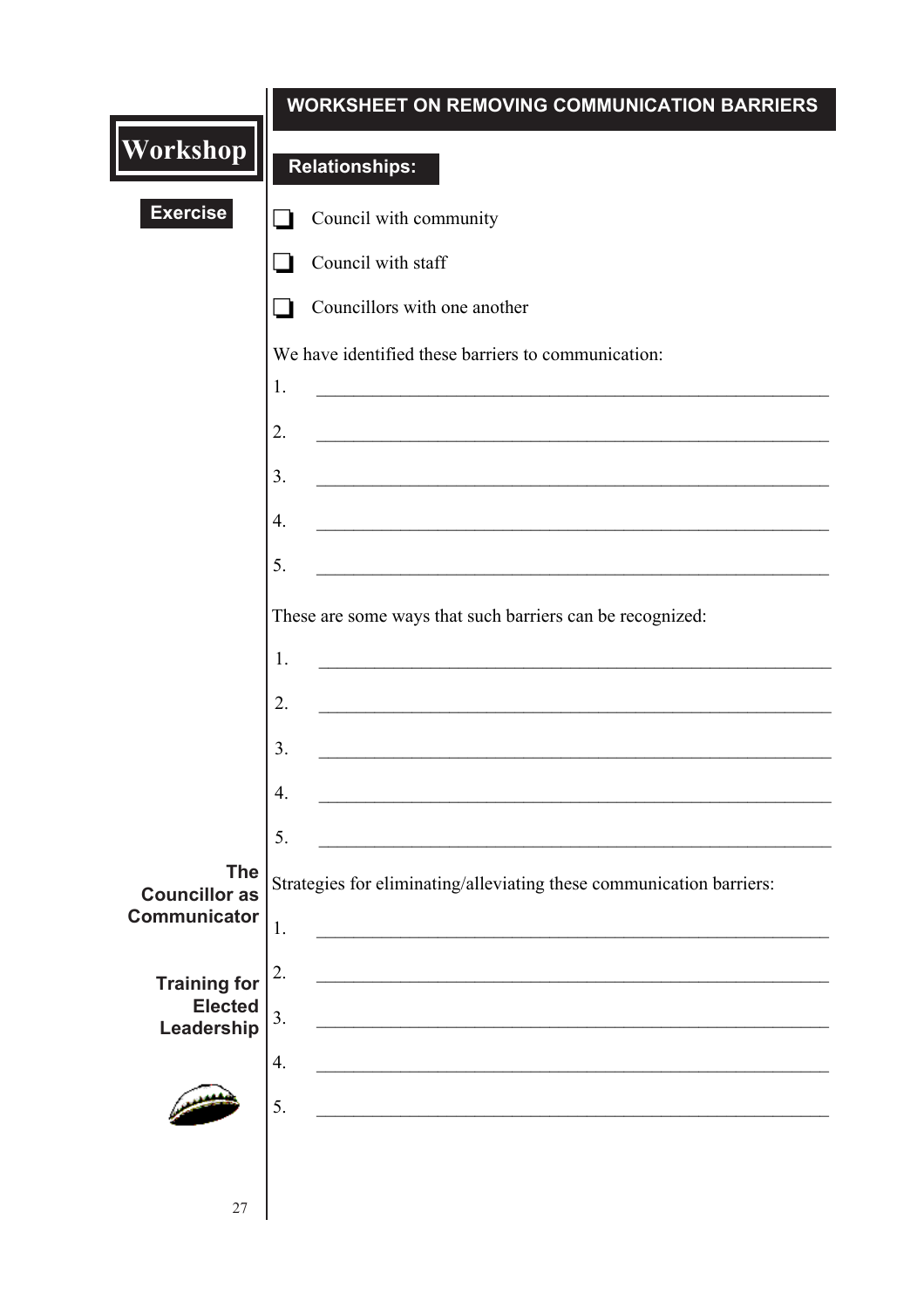|                                      | Other observations: |  |
|--------------------------------------|---------------------|--|
| Workshop                             |                     |  |
| <b>Exercise</b>                      |                     |  |
|                                      |                     |  |
|                                      |                     |  |
|                                      |                     |  |
|                                      |                     |  |
|                                      |                     |  |
|                                      |                     |  |
|                                      |                     |  |
|                                      |                     |  |
|                                      |                     |  |
|                                      |                     |  |
|                                      |                     |  |
| <b>The</b>                           |                     |  |
| <b>Councillor as</b><br>Communicator |                     |  |
| <b>Training for</b>                  |                     |  |
| <b>Elected</b><br>Leadership         |                     |  |
|                                      |                     |  |
|                                      |                     |  |
|                                      |                     |  |
| $28\,$                               |                     |  |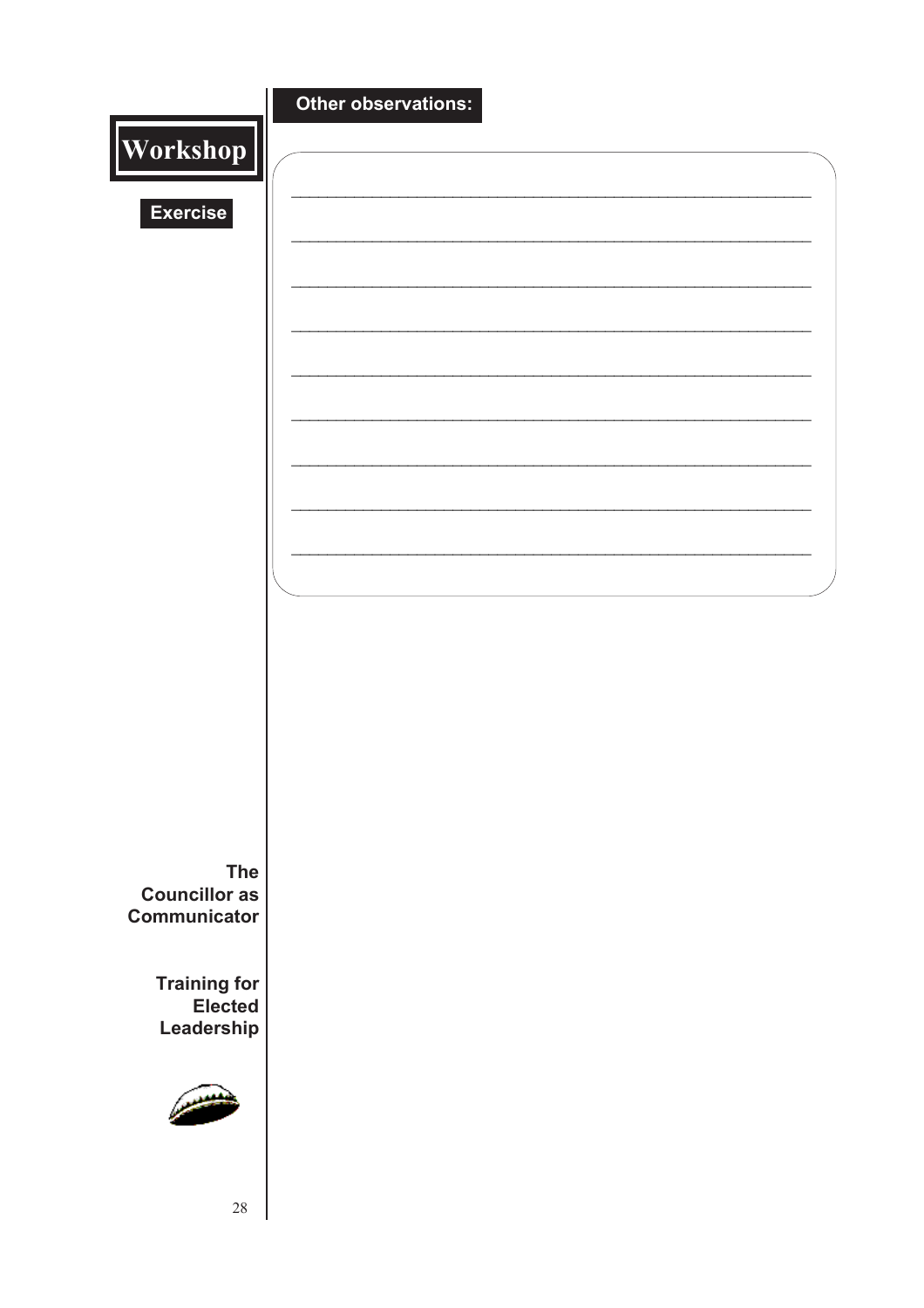**Trainers Notes**

### **4.4** *Instrument***: A LISTENER'S SELF-ASSESSMENT**

### **Time required: 30 minutes**

### **Objective**

This instrument provides participants with a reliable source of information on their individual strengths and weaknesses as listeners.

### **Process**

Have participants complete a 12-question instrument on listener skills (see the next two pages). When participants have completed the instrument, suggest that they notice the number of check marks in columns one and two (evidence of weak listening performance) and the number in columns four and five (evidence of strong listening performance). Then ask participants to pick one or two of their lowest scores and think about how they might improve their listening behaviour in these areas. Ask participants to pair up to discuss their thoughts for improving their performance as listeners.

A worksheet has been provided on the page following the instrument for use by participants in making notes on their listening performance and improvement plans.

**The Councillor as Communicator**

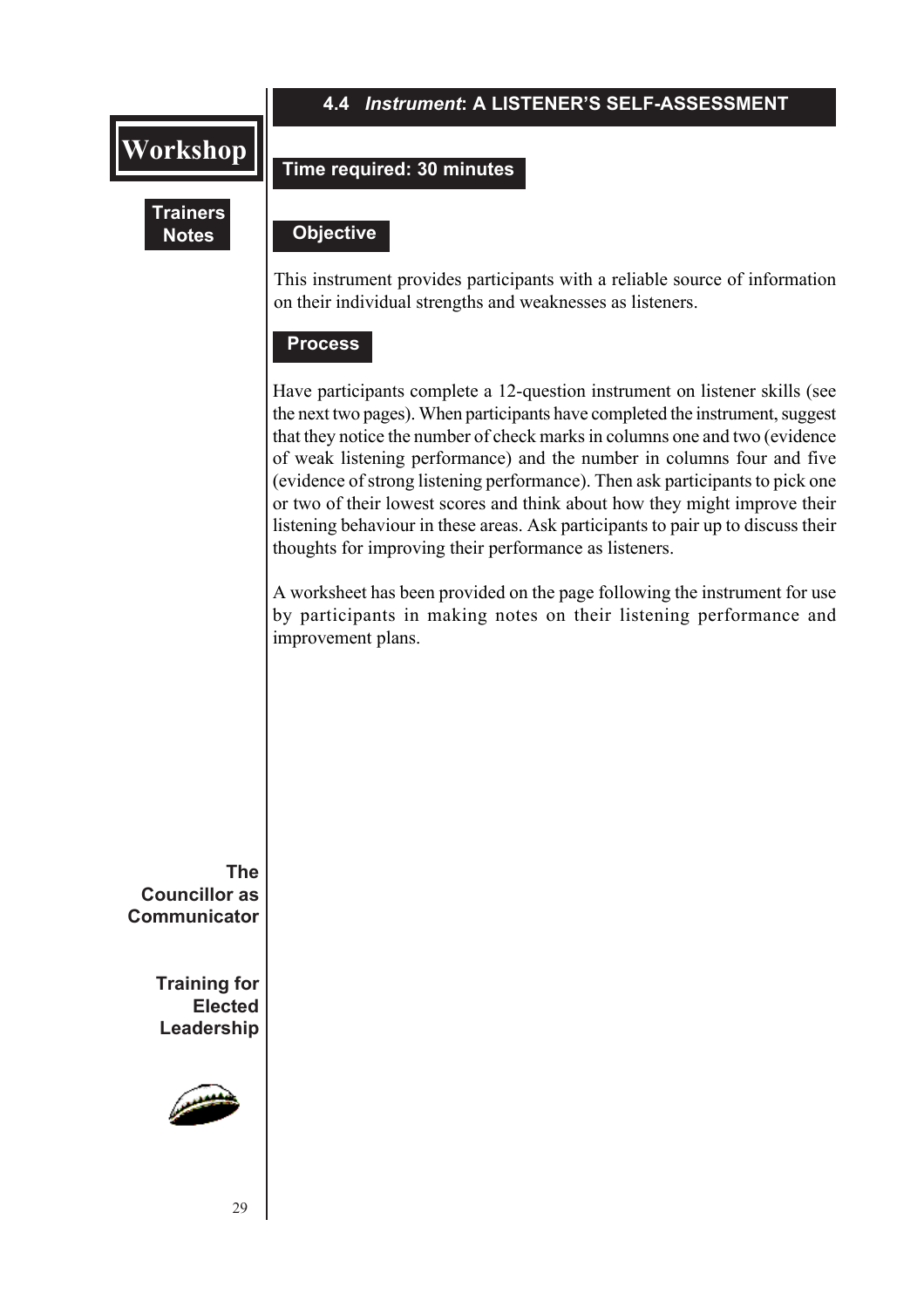### **A LISTENER'S SELF-ASSESSMENT INSTRUMENT**

## **Workshop**

### **Exercise**

*Listed below are 12 statements about your ability to listen to others. Rate your competency in each area by placing an "x" in the appropriate box. Be honest with yourself in answering the questions. Complete the instrument by totaling the number of blocks checked in each column at the bottom of the second page.*

|                                                           | <b>Statement</b>                                                                               | 1.<br><b>Never</b> | 2. | 3.<br><b>Seldom Occasionally Frequently Always</b> | 4. | 5. |
|-----------------------------------------------------------|------------------------------------------------------------------------------------------------|--------------------|----|----------------------------------------------------|----|----|
|                                                           | 1. I listen for feelings, attitudes,<br>perceptions, and values as well as<br>for facts.       |                    |    |                                                    |    |    |
|                                                           | 2. I actually pay attention to who is<br>speaking as opposed to "faking"<br>attention.         |                    |    |                                                    |    |    |
|                                                           | 3. I don't let my feelings about the<br>people involved influence how I<br>listen to them.     |                    |    |                                                    |    |    |
|                                                           | 4. I avoid being distracted by the<br>speaker's style, mannerisms,<br>clothing, voice, etc.    |                    |    |                                                    |    |    |
| <b>The</b><br><b>Councillor as</b><br><b>Communicator</b> | 5. I make certain that the person's<br>status has no bearing on how well<br>I listen.          |                    |    |                                                    |    |    |
| <b>Training for</b><br><b>Elected</b><br>Leadership       | 6. I avoid letting what I want to hear<br>determine or<br>influence my<br>listening behaviour? |                    |    |                                                    |    |    |
|                                                           |                                                                                                |                    |    |                                                    |    |    |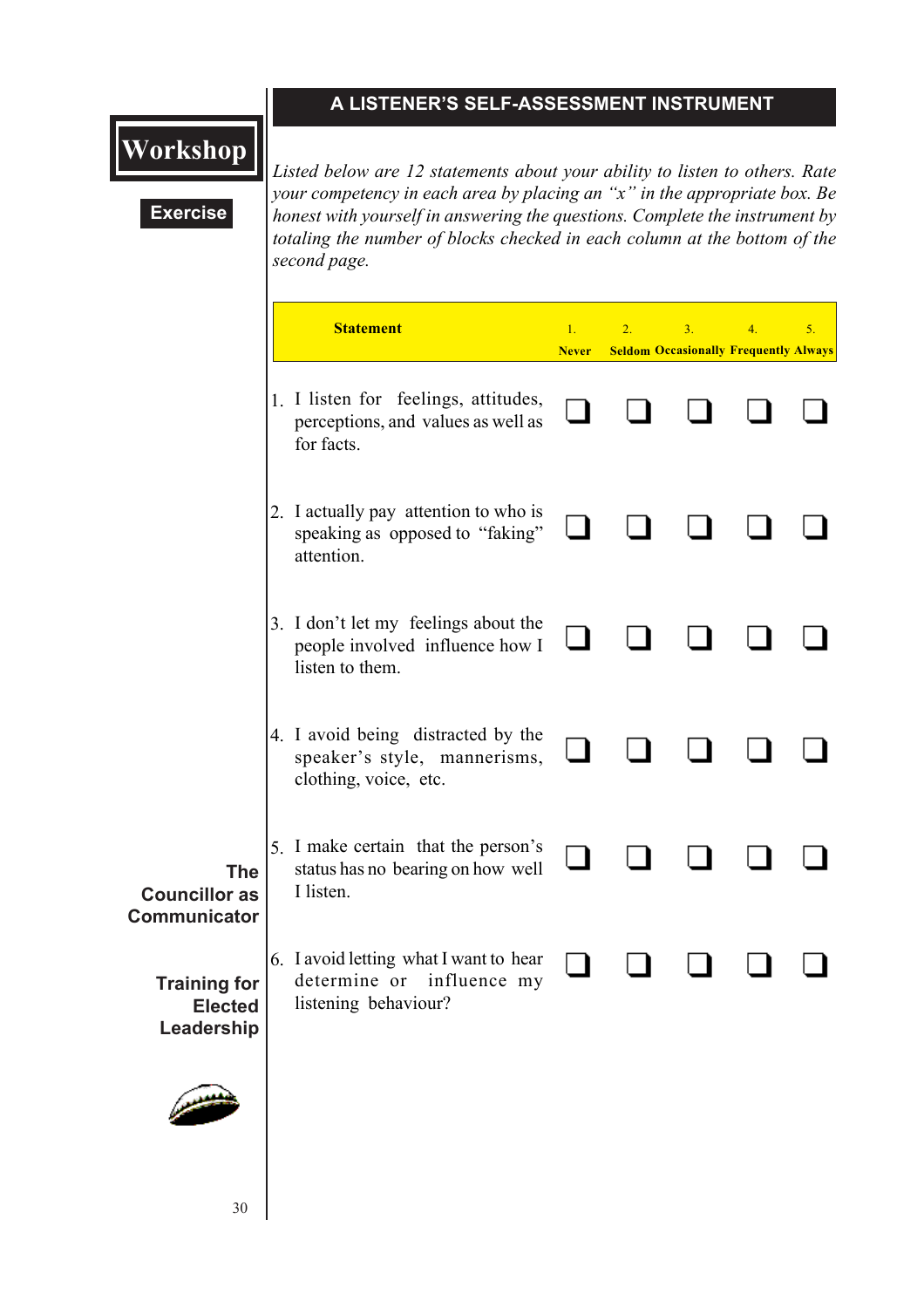|                                                     |    | <b>Statement</b>                                                                                                                                | 1.<br><b>Never</b> | 2. | 3.<br><b>Seldom Occasionally Frequently Always</b> | 4. | 5. |
|-----------------------------------------------------|----|-------------------------------------------------------------------------------------------------------------------------------------------------|--------------------|----|----------------------------------------------------|----|----|
| Vorkshop<br><b>Exercise</b>                         | 7. | I take into account the speak-<br>er's body language like gestures,<br>mood, posture, eye contact.                                              |                    |    |                                                    |    |    |
|                                                     | 8. | I avoid being distracted by<br>noises, movement, outside<br>scenes, and other interference's<br>to listening.                                   |                    |    |                                                    |    |    |
|                                                     | 9. | I avoid being distracted by<br>speakers who are hard to follow<br>- slow in speech, ideas poorly<br>organized, or tend to repeat<br>themselves. |                    |    |                                                    |    |    |
|                                                     |    | 10. I use non-verbal communication<br>(eye contact, smiles, head nods,<br>etc.) when I want to hear more.                                       |                    |    |                                                    |    |    |
|                                                     |    | 11. I restate or rephrase the other<br>person's<br>statements when<br>necessary so that he/she will<br>know I understand.                       |                    |    |                                                    |    |    |
| <b>The</b>                                          |    | 12. I listen to what is being said<br>instead of concentrating on what<br>I am going to say.                                                    |                    |    |                                                    |    |    |
| <b>Councillor as</b><br><b>Communicator</b>         |    | <b>Total</b>                                                                                                                                    |                    |    |                                                    |    |    |
| <b>Training for</b><br><b>Elected</b><br>Leadership |    |                                                                                                                                                 |                    |    |                                                    |    |    |
|                                                     |    |                                                                                                                                                 |                    |    |                                                    |    |    |
| 31                                                  |    |                                                                                                                                                 |                    |    |                                                    |    |    |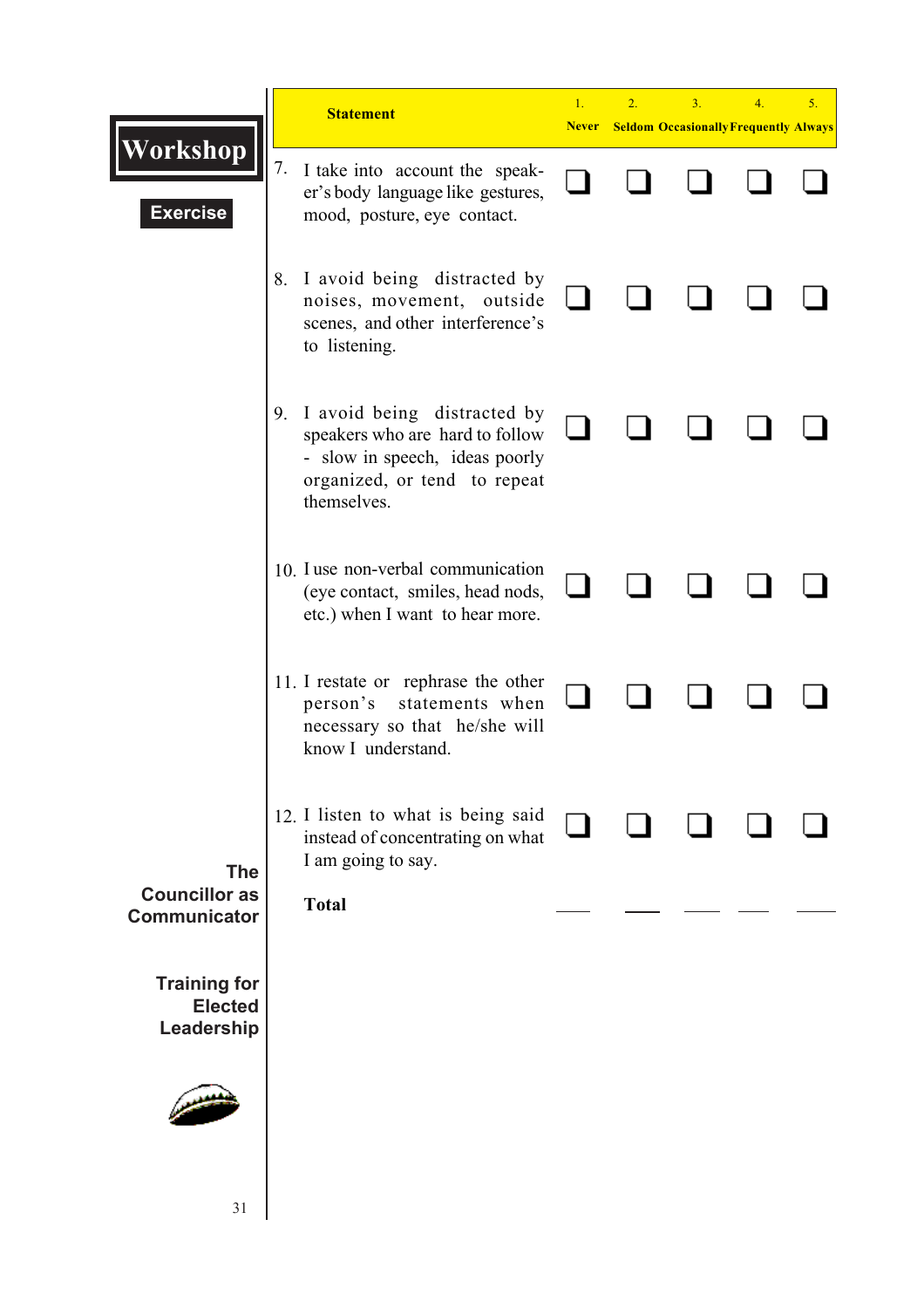## **Exercise**

### **WORKSHEET ON IMPROVING MY LISTENING PERFORMANCE**

1. One area of listening performance in which I rated low on the instrument is:

 $\mathcal{L}_\mathcal{L}$  , and the contribution of the contribution of the contribution of the contribution of the contribution of the contribution of the contribution of the contribution of the contribution of the contribution of

A specific action or actions I intend to take to strengthen my performance as a listener in this area is:

 $\mathcal{L}_\mathcal{L}$  , and the contribution of the contribution of the contribution of the contribution of the contribution of the contribution of the contribution of the contribution of the contribution of the contribution of

 $\mathcal{L}_\mathcal{L}$  , and the contribution of the contribution of the contribution of the contribution of the contribution of the contribution of the contribution of the contribution of the contribution of the contribution of

2. Another area of listening performance in which I rated low on the instrument is:

A specific action or actions I intend to take to strengthen my performance as a listener in this area is:

 $\mathcal{L}_\mathcal{L}$  , and the contribution of the contribution of the contribution of the contribution of the contribution of the contribution of the contribution of the contribution of the contribution of the contribution of

 $\mathcal{L}_\mathcal{L}$  , and the contribution of the contribution of the contribution of the contribution of the contribution of the contribution of the contribution of the contribution of the contribution of the contribution of

 $\mathcal{L}_\text{max}$  and the contract of the contract of the contract of the contract of the contract of the contract of the contract of the contract of the contract of the contract of the contract of the contract of the contrac

3. A third area of listening performance in which I rated low on the instrument is:

A specific action or actions I intend to take to strengthen my performance as a listener in this area is:

 $\mathcal{L}_\mathcal{L}$  , and the contribution of the contribution of the contribution of the contribution of the contribution of the contribution of the contribution of the contribution of the contribution of the contribution of

 $\mathcal{L}_\mathcal{L}$  , and the contribution of the contribution of the contribution of the contribution of the contribution of the contribution of the contribution of the contribution of the contribution of the contribution of

 $\mathcal{L}_\text{max}$  and the contract of the contract of the contract of the contract of the contract of the contract of the contract of the contract of the contract of the contract of the contract of the contract of the contrac

**The Councillor as Communicator**

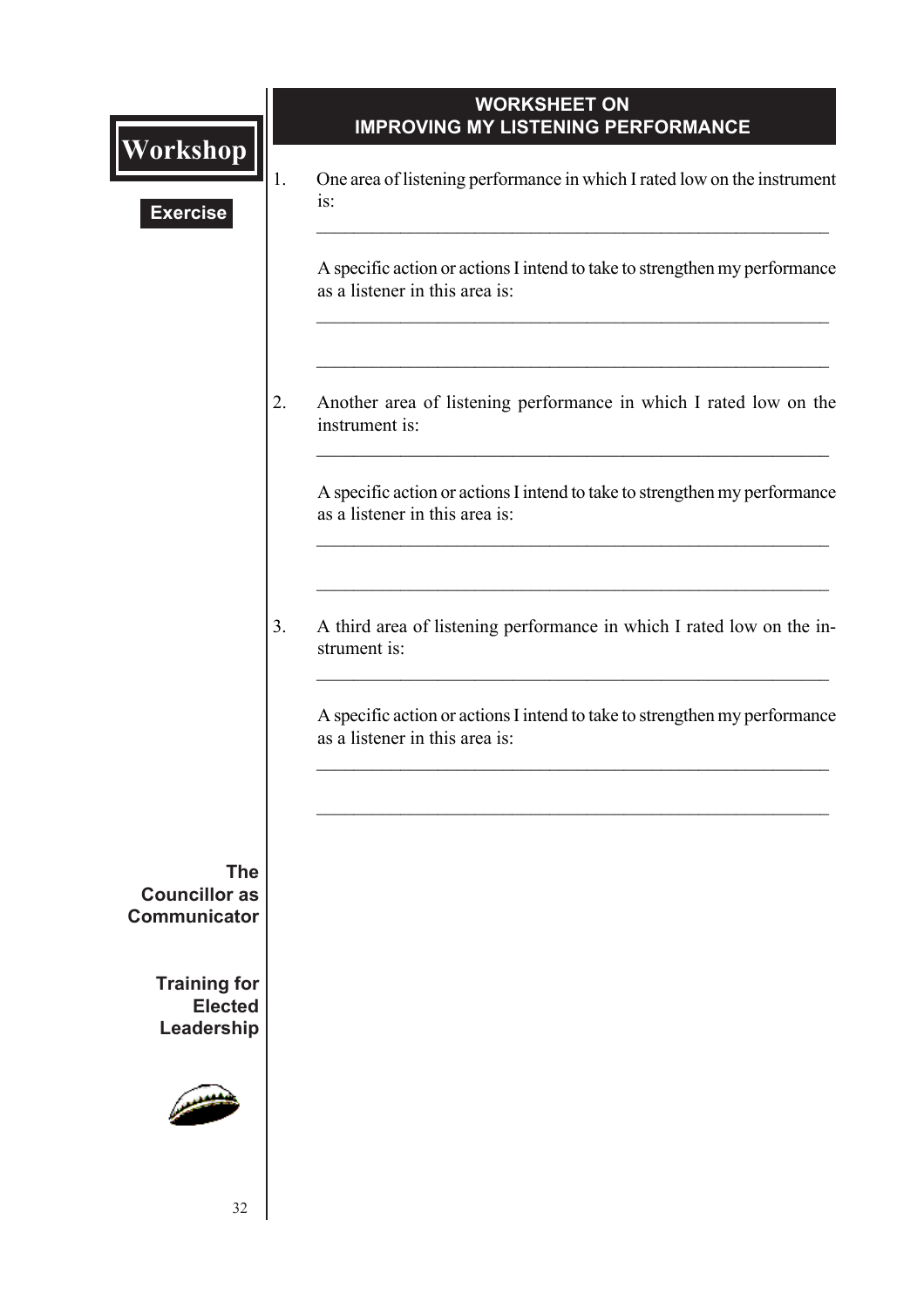**Trainers Notes**

### **4.5 Exercise: COMMUNICATING WITH THE COMMUNITY**

### **Time required: 60-75 minutes**

### **Objective**

This exercise is to draw on the experience of participants in identifying creative ways to communicate with the people in a town including both giving and getting information.

### **Process**

Explain that the purpose of the exercise is for participants, working in small groups to generate a list of ideas for getting information out to the community and a similar list of ideas for getting feedback from the community and then to reconvene to report their findings.

Divide participants into small groups of five to seven. You might suggest t each small group the use of a well-known idea-generation technique called "brainstorming" to develop a list of ideas (see the rules for brainstorming in the box below). Suggest that someone in each group serve as leader/recorder. Give each small group two questions to be answered, one at a time, by brainstorming:

- 1. What are some ways we might use to get information out to the community in a convincing and understandable way?
- 2. What are some ways we might use to get information back from the community to learn what people want from us?

### **Rules for Brainstorming**

- 1. Every idea is written down as stated.
- 2. There is no discussion or evaluation to impede the free flow of ideas.
- 3. The important thing is idea quantity, not quality.
- 4. Think of ideas that build on previous ideas or even contradict them.
- 5. Don't overlook silly and even absurd ideas there could be something of value in them.



**Training for Elected Leadership**

**Councillor as Communicator**

**The**

6. Stop after **five** minutes.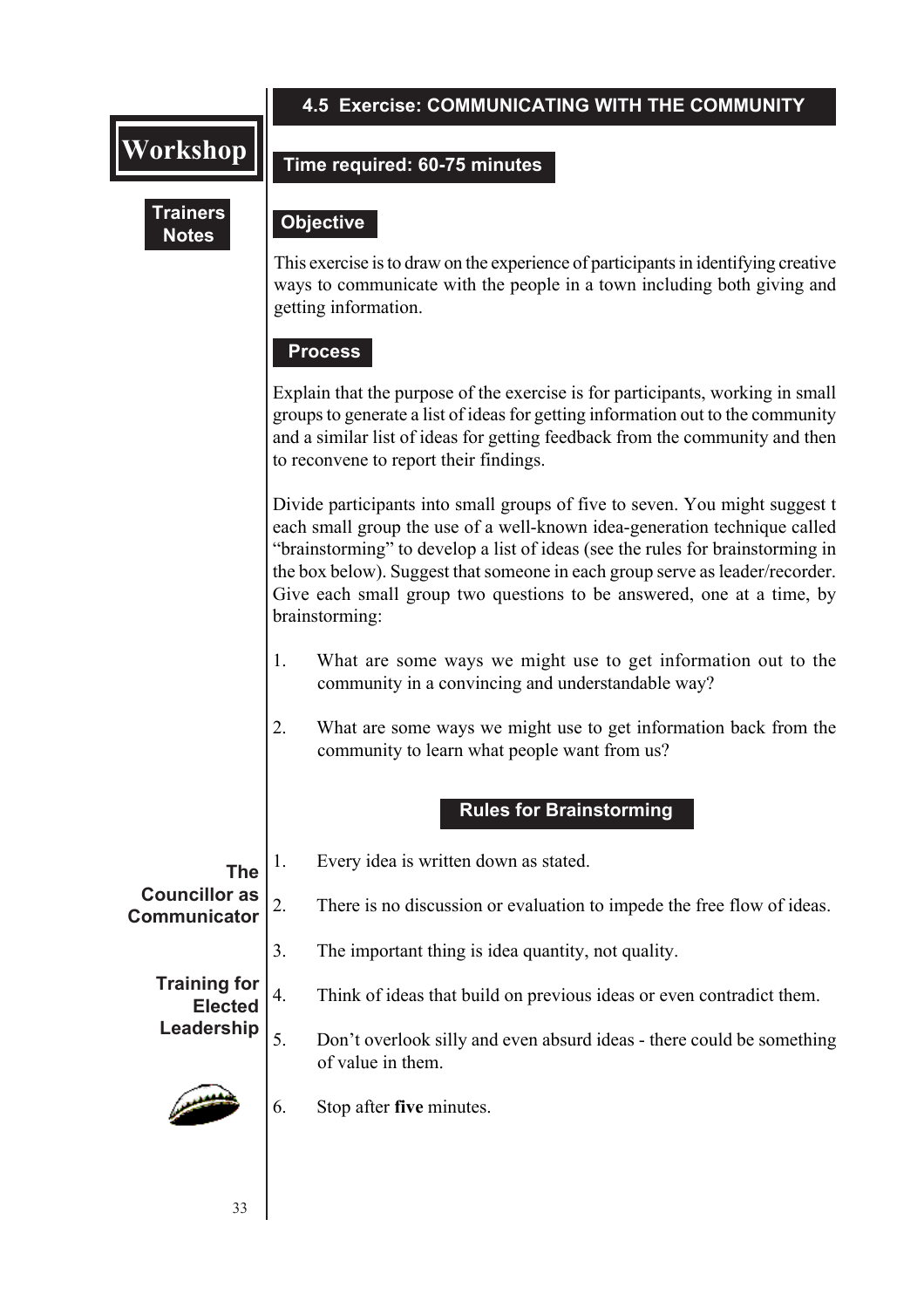**Trainers Notes**

Give each small group two sets of coloured cards. Ask them to record their ideas for answering each of the questions on different coloured cards after the brainstorming session and to return to the large group in 30 - 45 minutes.

When all small groups have completed their tasks, bring them back together and ask small group leaders to read the ideas generated in each category. Collect the cards from the team leaders and post them on a wall of the training room. Encourage a discussion of the various ideas proposed.

**The Councillor as Communicator**

> **Training for Elected Leadership**



34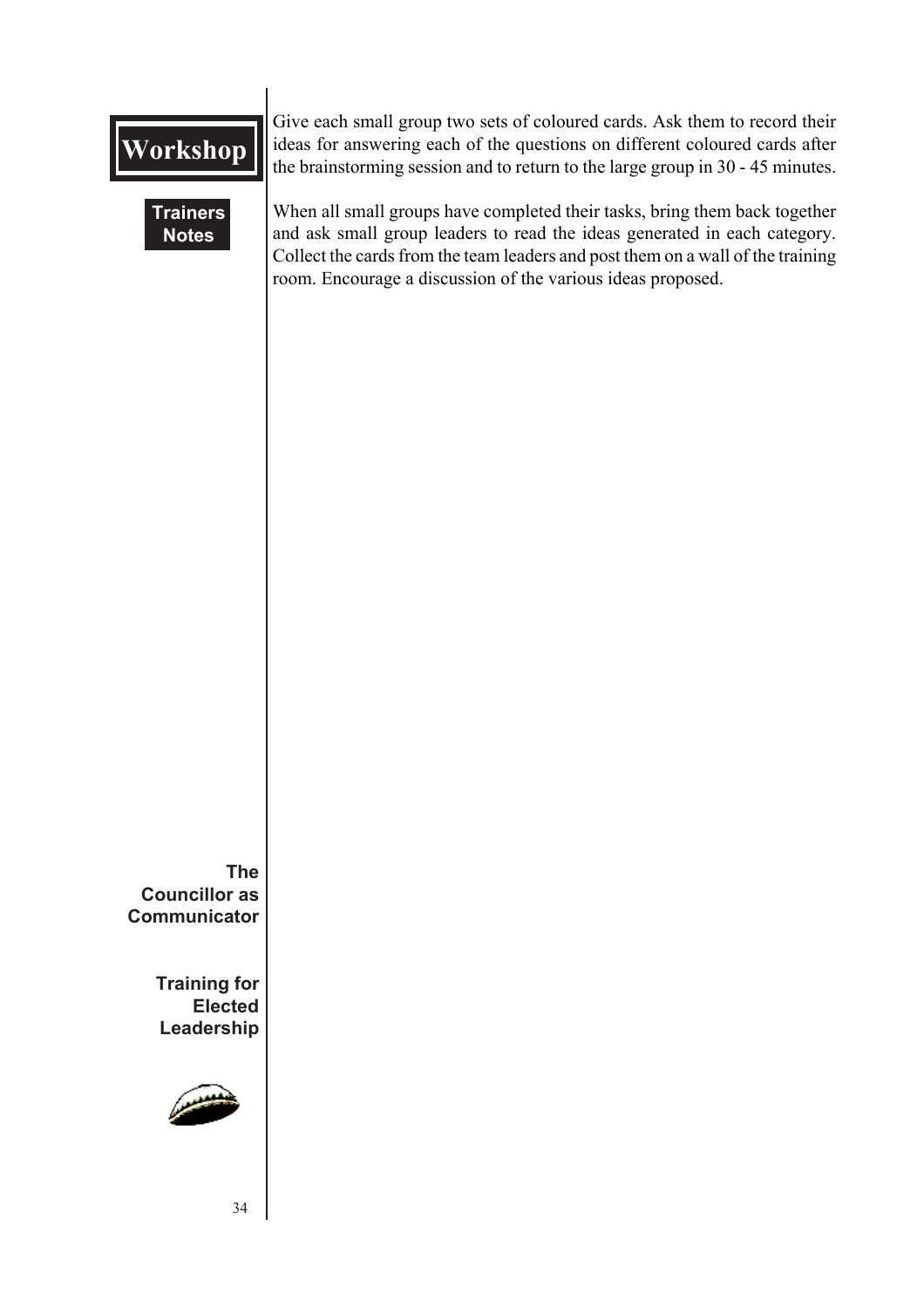**Trainers**

## **4.6 Exercise: CONSULTING WITH THE ELECTORATE**

### **Time required: 120-150 minutes**

## **Notes Diective**

This exercise is to give participants experience in deciding what and how t communicate with community constituencies when sensitive public issues are involved.

### **Process**

*Distribute copies of* Opening,- a Dialogue with the Community *(shown below an as participants to read it. Explain that participants will be working in several small groups on a process for getting information to the community about an important housing issue and to get community input on ways to deal with the issue. Ask participants to include answers to each of the following questions in preparing their designs:*

- 1. How can the magnitude of the problem be determined?
- 2. Who are the constituents with whom the council should consult?
- 3. What is the best way to reach each of these constituents?
- 4. What should the council tell these constituents and want the constituents to tell them?

Divide participants into several small groups. Each of these groups is asked to carry out the task as described and to be prepared in one hour to submit a plan for an appropriate form of communication and consultation on newsprint.

After one hour, reconvene the small groups and ask for reports. Finish the exercise by inviting participants to discuss the pros and cons of the various plans for consulting with constituencies about sensitive public issues.

**The Councillor as Communicator**

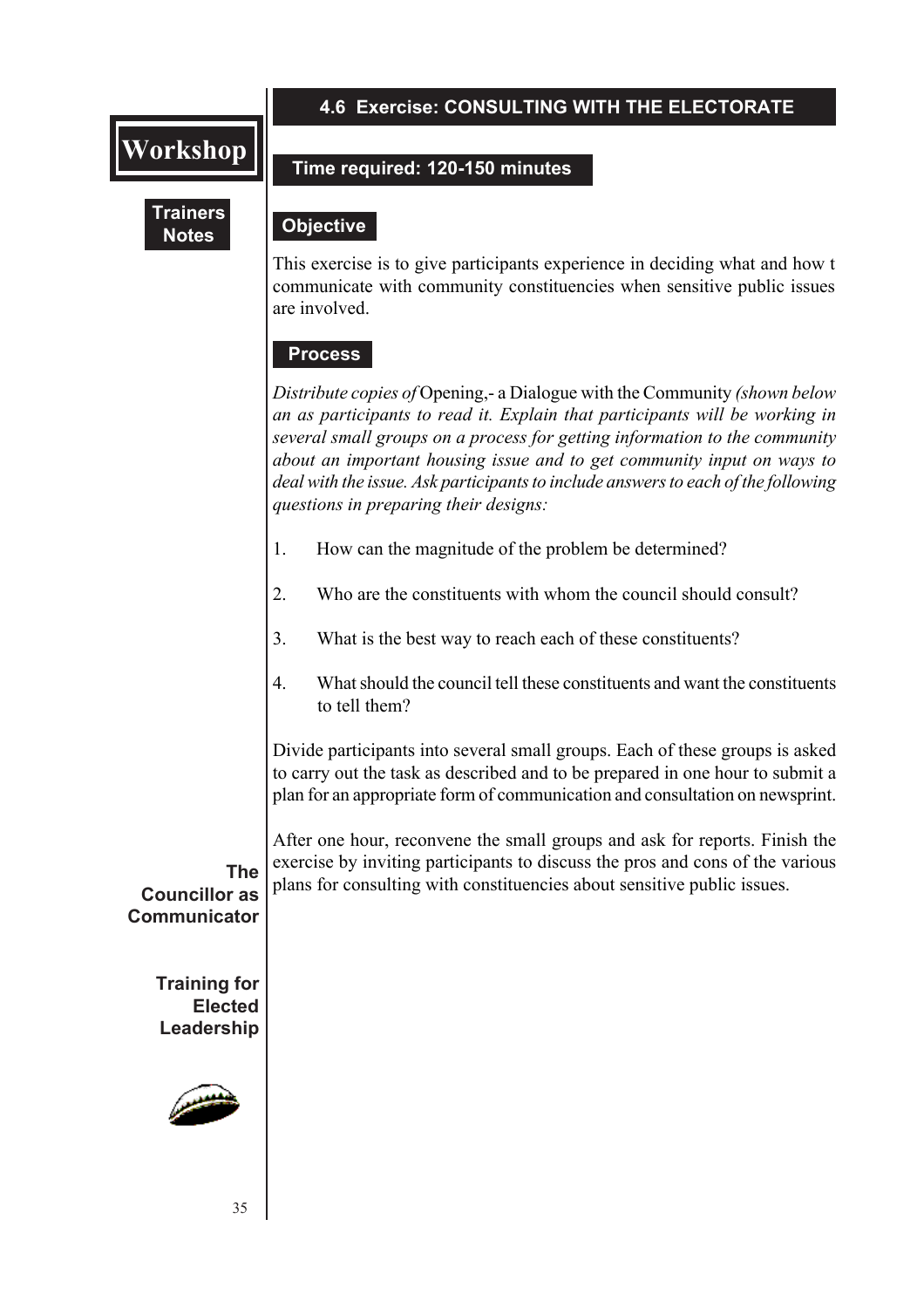### **Exercise**

### **OPENING A DIALOGUE WITH THE COMMUNITY**

A neighbouring community has been hit by a major earthquake. The devastating loss of life and property has dominated the news in recent days. In an editorial appearing in the local newspaper, the editor has been critical of city government for what she describes as a "reckless and unconscionable refusal to exercise control over building standards." The editorial predicts a similar calamity locally and places the responsibility for what might happen squarely on the city council. Needless to say, the editorial has produced a flood of reactions from citizens demanding action before a similar disaster hits their community.

One of the councillors is a structural engineer. He has been insisting for some time that the council do something about the city's appallingly low standards for new housing construction. The council has been reluctant to address the issue of housing standards. The cost will be enormous, and the council fears a major community backlash. In particular the council is concerned about the reaction of existing building owners to any move by the city to raise standards and require structural improvements despite the fact that these owners have the most to lose should the city experience an earthquake or other natural disaster. It is suspected by several councillors, but not known for sure, that certain slum dwelling owners have been permitted, illegally, to build multistorey structures on foundations adequate to support only single-storey structures. The council is concerned about what might happen should the public become aware of this, particularly with standards already a potentially explosive issue.

Despite the political risks, the council is convinced it cannot continue to overlook the matter. However, if a considerable sum of money is to be spent on upgrading housing, the council feels it can justify the action only after receiving a mandate from the community. The council feels it must have additional information on the scope of the problem and find a way to create a dialogue with the electorate. One councillor puts into words what is on the minds of all her colleagues, "How are we going to get it?"

**The Councillor as Communicator**

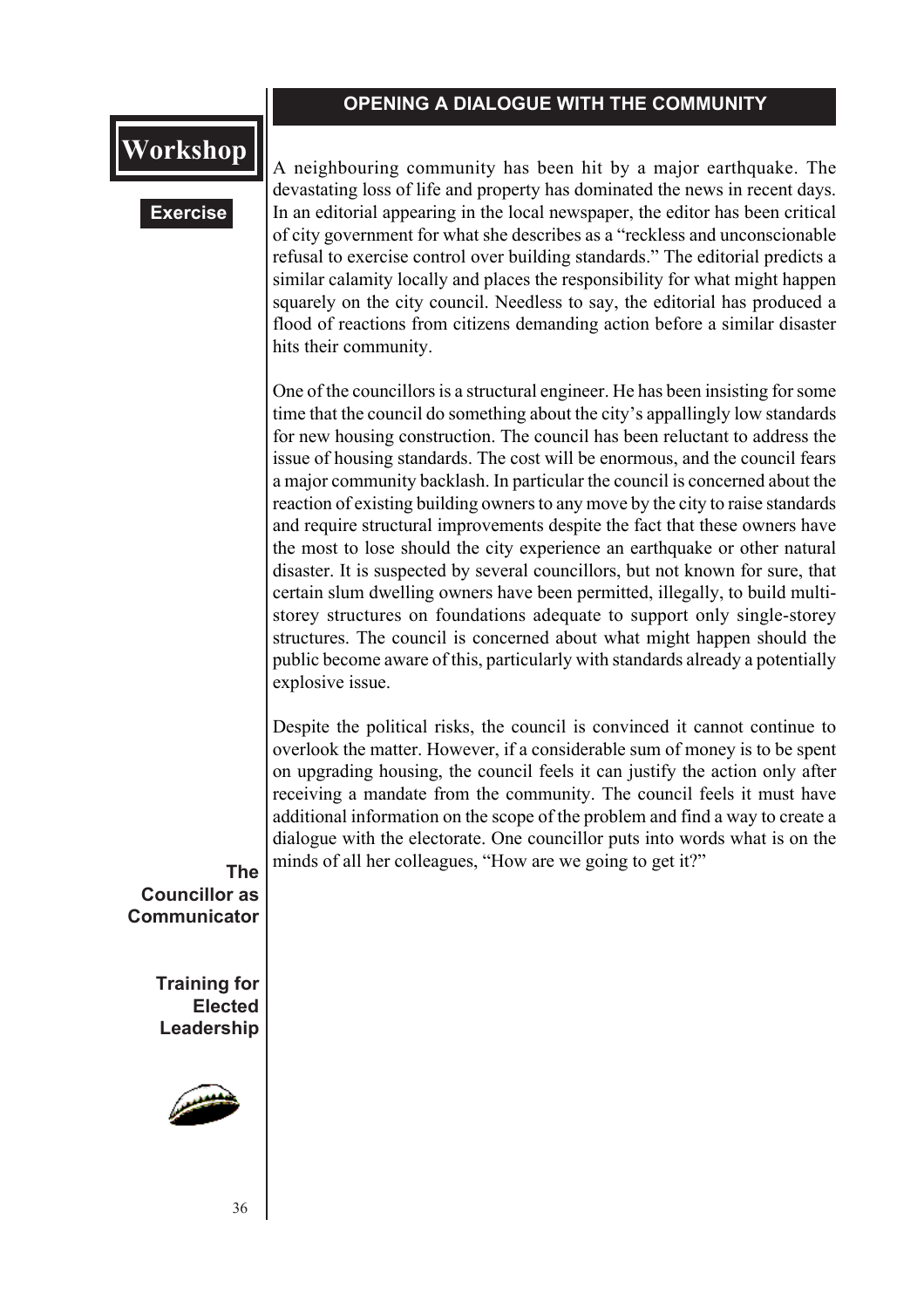### **4.7 SKILL TRANSFER EXECISE**

## **Workshop**

### **Trainers Notes Objective**

**Time required: 30-45 minutes**

This exercise is to help participants transfer the learning experiences of the workshop into their real-world activities as elected officials. The focus of this exercise is on raising expectations, engaging in realistic planning, and making personal commitments. Most of the work is done on a personal basis with some interpersonal sharing.

> *Between knowing and doing there is a wide chasm*

It is generally agreed that the purpose of training is to improve the way people do things by showing them a better way. In fact, the success of a training experience can be measured by the amount of personal growth and change that takes place both during training and after the training is over.

Training rarely has the impact on workshop participants that trainers hope it will have, particularly after an exposure of only a few hours. The exhilaration of the moment fades quickly when the trainee is confronted with old work habits and the resistance of work associates who have not shared the training experience.

On the other hand, commitments to learning and change made at the close of a workshop can help participants overcome learning resistance in themselves and in the work environment. A trainer can help learners make a successful transition from the world of learning to the world of doing through a few simple planning exercises. Think about it this way. The time taken to encourage learning transfer could be the difference between a brief exposure to some interesting ideas and a life-changing experience.

### **The Councillor as Communicator**

### **Process**

**Training for Elected Leadership**

Spend at least half an hour at the end of the workshop to focus the attention of participants on important learning's and encourage them to continue experimenting with these learning's in their council activities. Begin by giving participants about fifteen minutes to work independently on a simple learning transfer questionnaire.



When participants have completed the questionnaire, ask them to share quickly with the group two or three things they intend to do differently in their council roles as communicators to close the workshop.